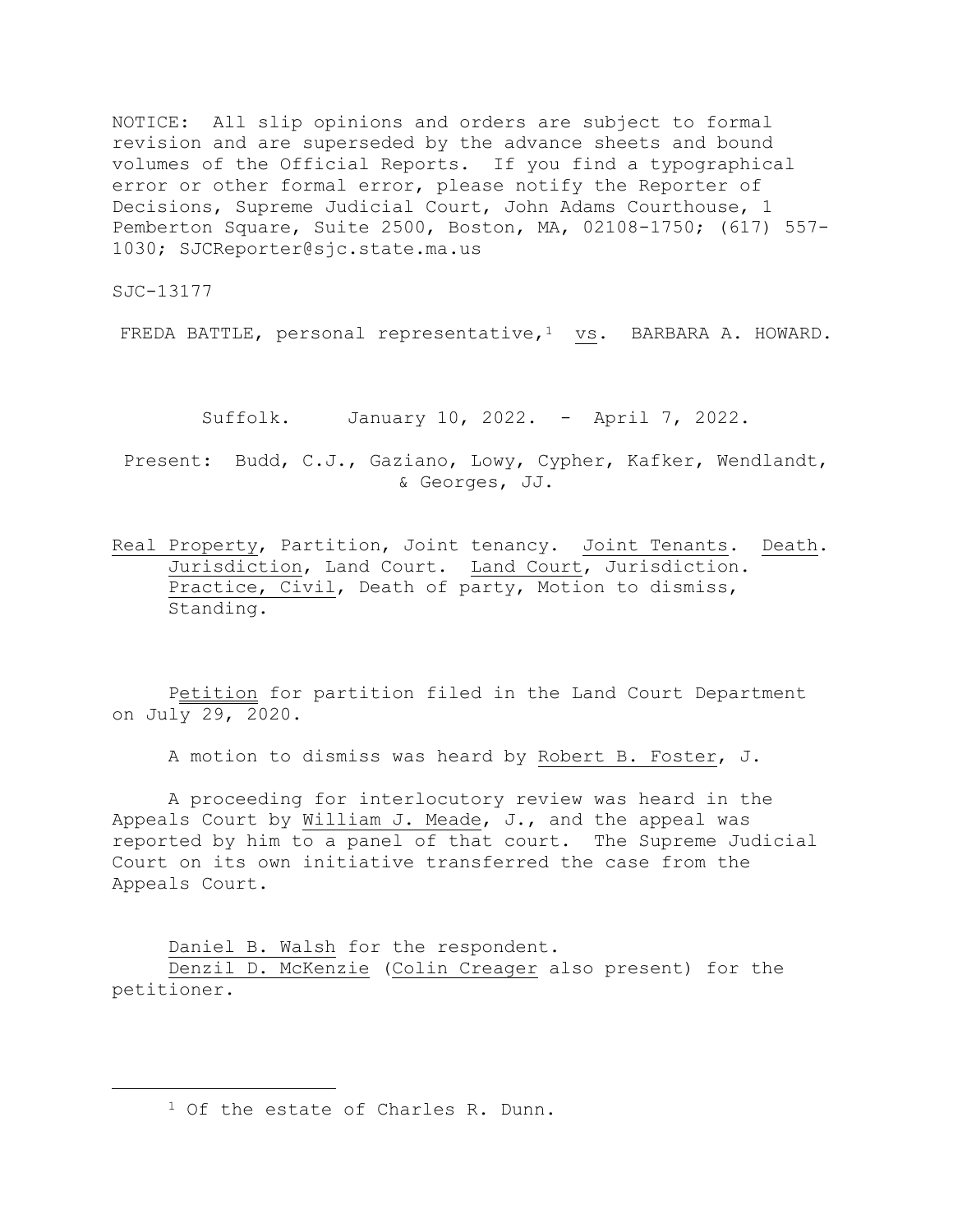CYPHER, J. Charles R. Dunn and Barbara A. Howard owned two adjacent parcels of land (property) in the Dorchester section of Boston as joint tenants with a right of survivorship. During the course of proceedings to partition the property, Dunn passed away. Thereafter, Howard filed a motion to dismiss the petition for lack of subject matter jurisdiction, claiming that the decedent's death vested full title in her as the surviving joint tenant. The judge denied the motion, and this appeal followed.

This case presents the question whether the partition proceedings up to the point of the decedent's death, including the acceptance of a buyer's offer to purchase the property, severed the joint tenancy and terminated Howard's right of survivorship. In addition, we are asked to determine whether G. L. c. 241, § 26 (§ 26), permits Dunn's heirs to maintain the action for partition and whether G. L. c. 241,  $\leq$  25 ( $\leq$  25), grants the Land Court jurisdiction to continue to hear the case. We conclude that the proceedings and the acceptance of the offer did not sever the joint tenancy. We further conclude that § 26 does not confer standing on the heirs of a joint tenant to continue a partition action. Finally, § 25 provides only that the Land Court has supplemental jurisdiction over matters related to an otherwise valid petition for partition. Where, as here, a party lacks standing under G. L. c. 241,  $\frac{1}{5}$  1 ( $\frac{1}{5}$  1),  $\frac{1}{5}$  25 does not permit the Land Court to retain jurisdiction over the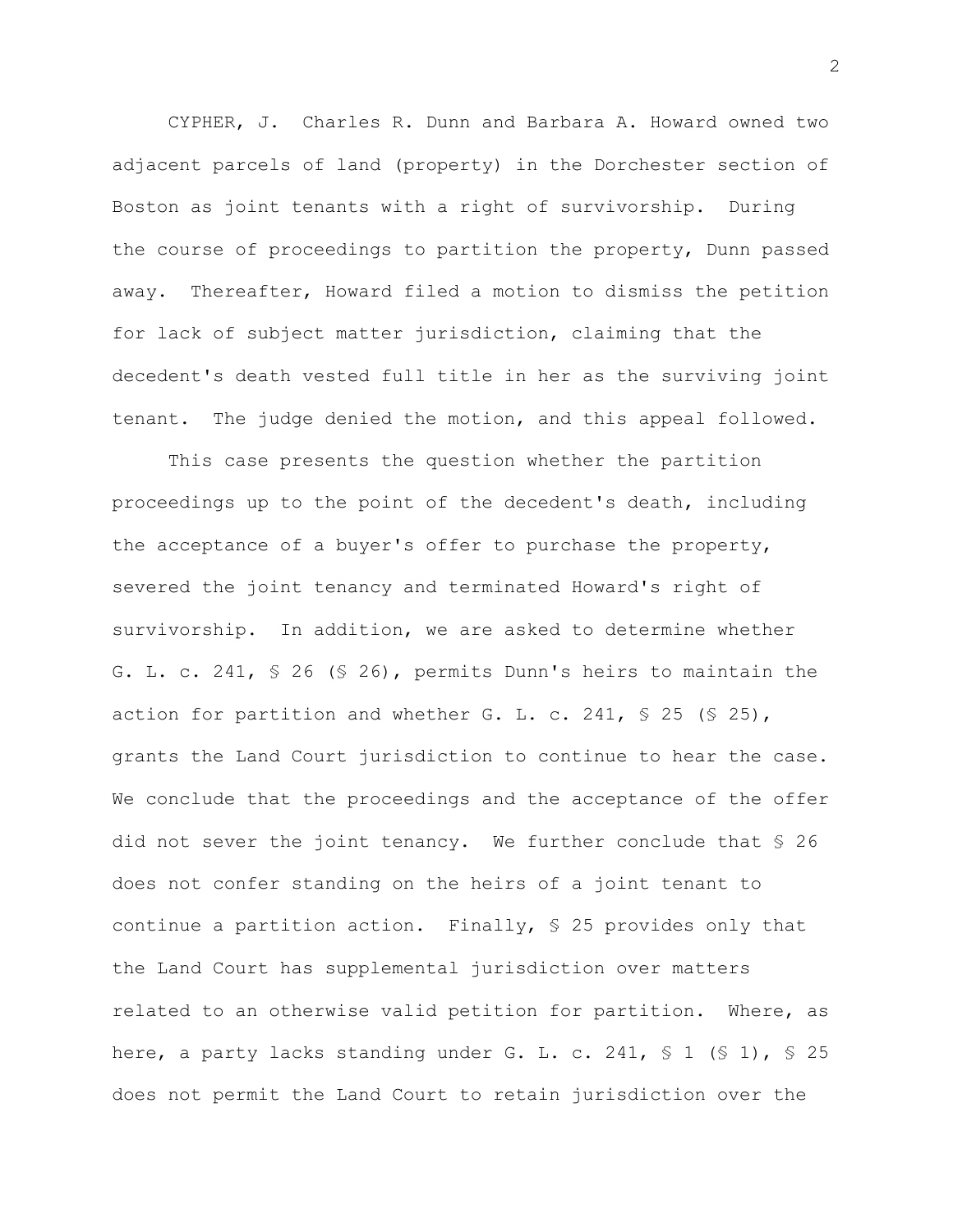defective suit. For these reasons, Howard's motion to dismiss should have been granted. We therefore reverse the order denying the motion.

Background. 1. Facts. The facts are undisputed. On February 23, 1993, Dunn and Howard took title to the property as joint tenants by a deed from the prior owner, recorded with the Suffolk registry of deeds. On July 29, 2020, when he was approximately ninety-three years old, Dunn filed the petition, seeking a partition by sale. At a case management conference on September 4, 2020, the judge found, based on the parties' stipulation, that Dunn and Howard held the property as joint tenants and that the property could not be advantageously divided, see G. L. c. 241, § 14. The parties informed the judge that they were engaged in settlement discussions and would continue to pursue alternative dispute resolution. Nevertheless, Dunn also made an oral motion for appointment of a commissioner. The judge allowed the motion. On September 14, 2020, the judge issued an interim order (interim order) setting forth his findings and appointing a commissioner. Neither party appealed from the interim order.

After the commissioner filed a report on the value of the property, the judge held another hearing on December 11, 2020, and issued a warrant for sale of the property, which was later amended to correct certain scrivener's errors (amended warrant).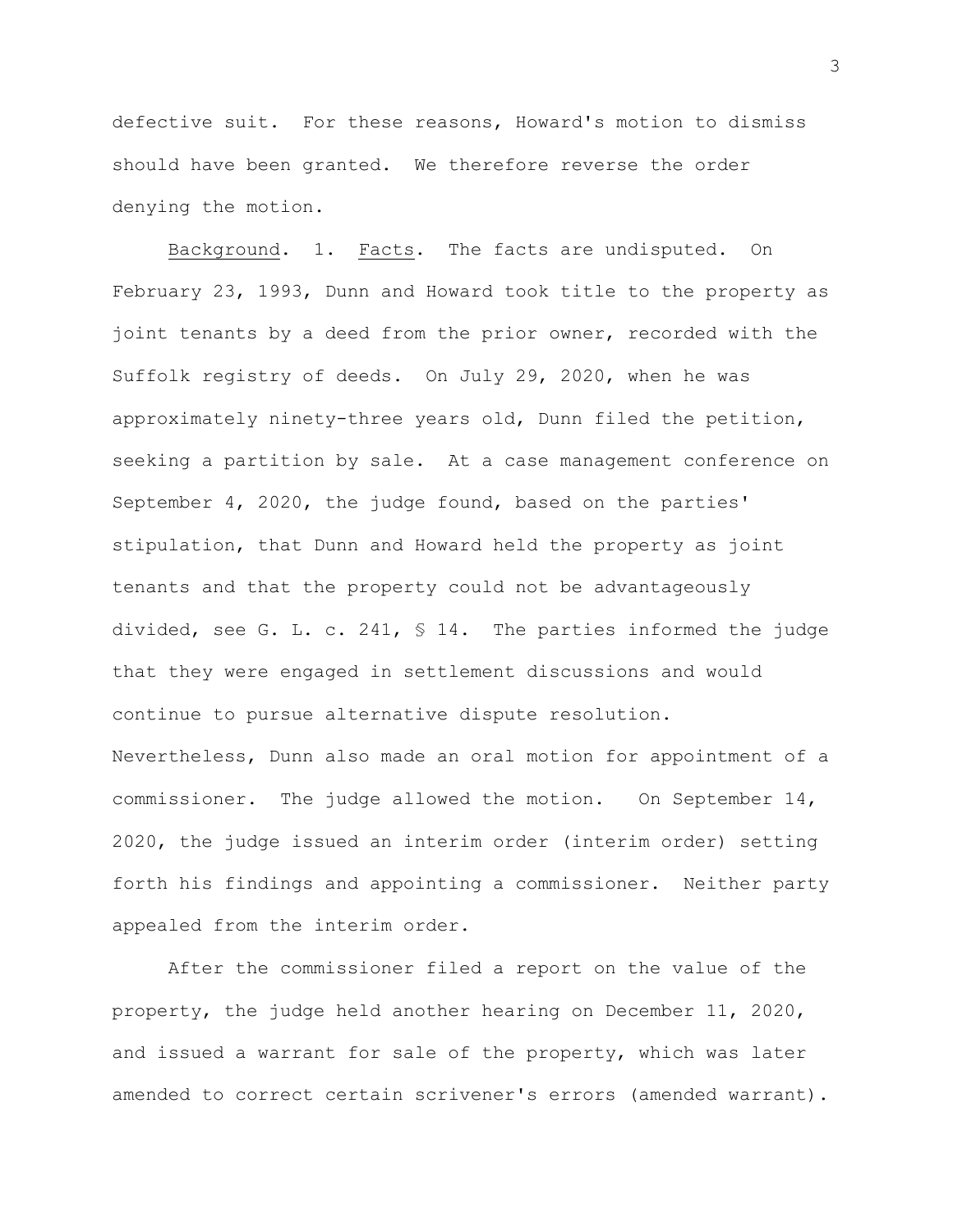The amended warrant authorized the commissioner to market and sell the property, but provided that "[t]he purchase and sale agreement shall provide that the price and other terms of the sale shall be subject to review and approval by the court  $\ldots$ . [and] the sale shall not be consummated unless and until approved by this court on application of the Commissioner, subject to the rights of the parties to object." The amended warrant further stated that "[t]he Commissioner shall solicit offers but shall not enter into an agreement with a buyer for the purchase and sale of the [property] . . . until further order of [the] court." The amended warrant allowed either party, prior to the judge's authorizing the commissioner to enter into a purchase and sale agreement, to match any offer accepted by the commissioner or to extend their own offer. After approval by the judge, the warrant provided that the commissioner could proceed to execute a purchase and sale agreement, subject to the parties' further right to object to the commissioner's report of the terms of the sale and the judge's power to "act on" those objections, including by "disapprov[ing] the price and terms of sale." After this final approval by the judge of the price and terms of the sale, the amended warrant authorized the commissioner "to consummate the sale [and] to convey title by commissioner's deed." Finally, the amended warrant provided that the parties were free to reach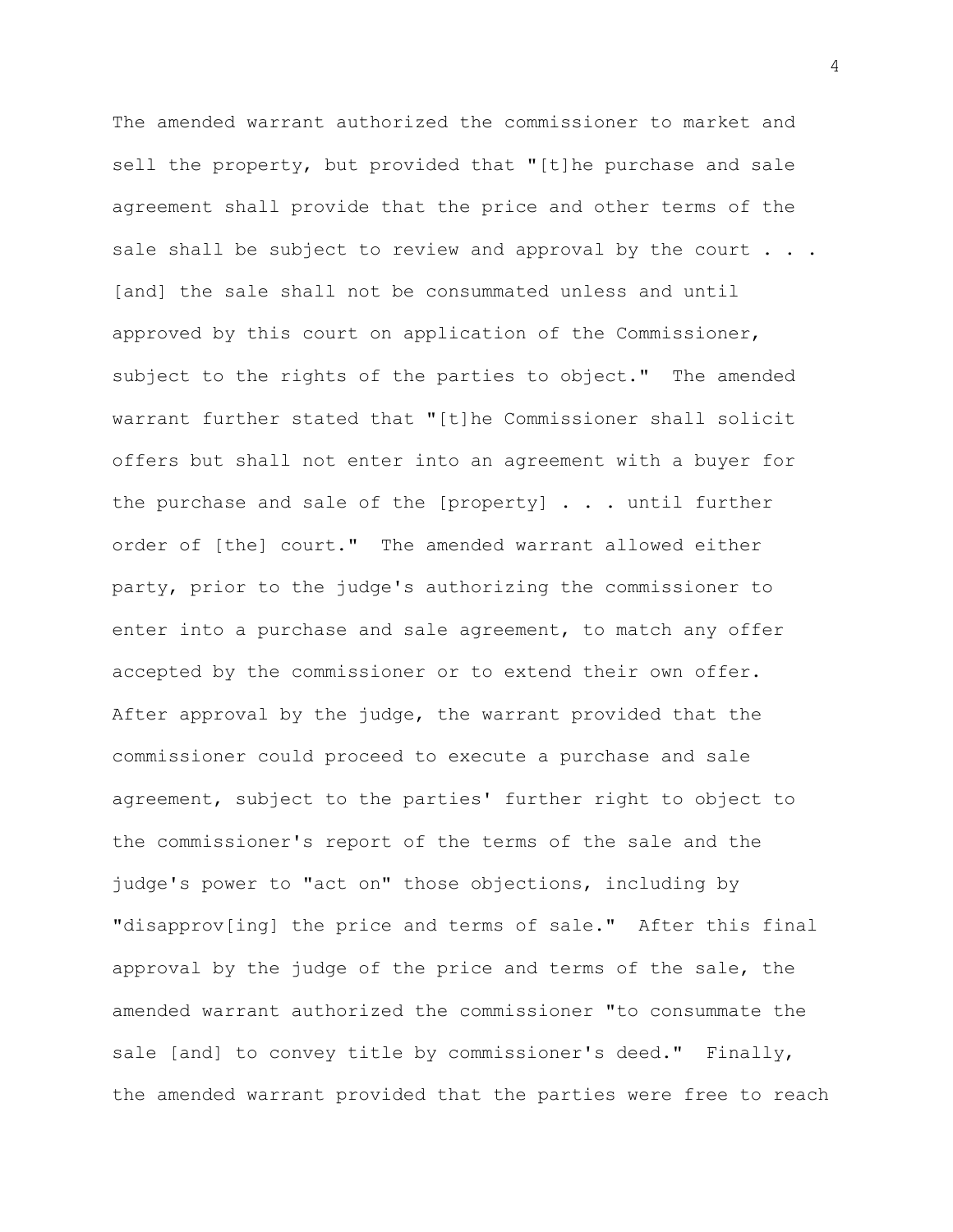a consensual resolution of the case at any time, and that the commissioner was to cease work upon receipt of notice of settlement by the parties.

On January 30, 2021, the commissioner accepted an offer to purchase the property. The commissioner's report and motion for authority to enter into a purchase and sale agreement, which was filed with the court on February 1, 2021, stated that the offer "ha[d] been accepted by the [commissioner] subject to approval by this Court." The judge requested that the commissioner file a proposed purchase and sale agreement and scheduled a hearing to take place on February 17.

Dunn passed away on February 16, 2021. His attorney filed a notice of death with the court the following day. On February 19, Howard filed a motion to stay proceedings. At a hearing on the commissioner's motion for authority, the judge asked the parties to submit briefing regarding the effect of Dunn's death on the case. Approximately one week later, Howard filed a motion to dismiss.<sup>2</sup> She argued that the mere filing of the petition for partition did not operate to sever the joint tenancy, and therefore, on Dunn's death his interest in the property vested solely with her as the surviving joint tenant.

<sup>2</sup> Howard styled the motion as a motion to dismiss for lack of subject matter jurisdiction. As we explain infra, the petition should have been dismissed on the grounds that Dunn's heirs lack standing to continue the action.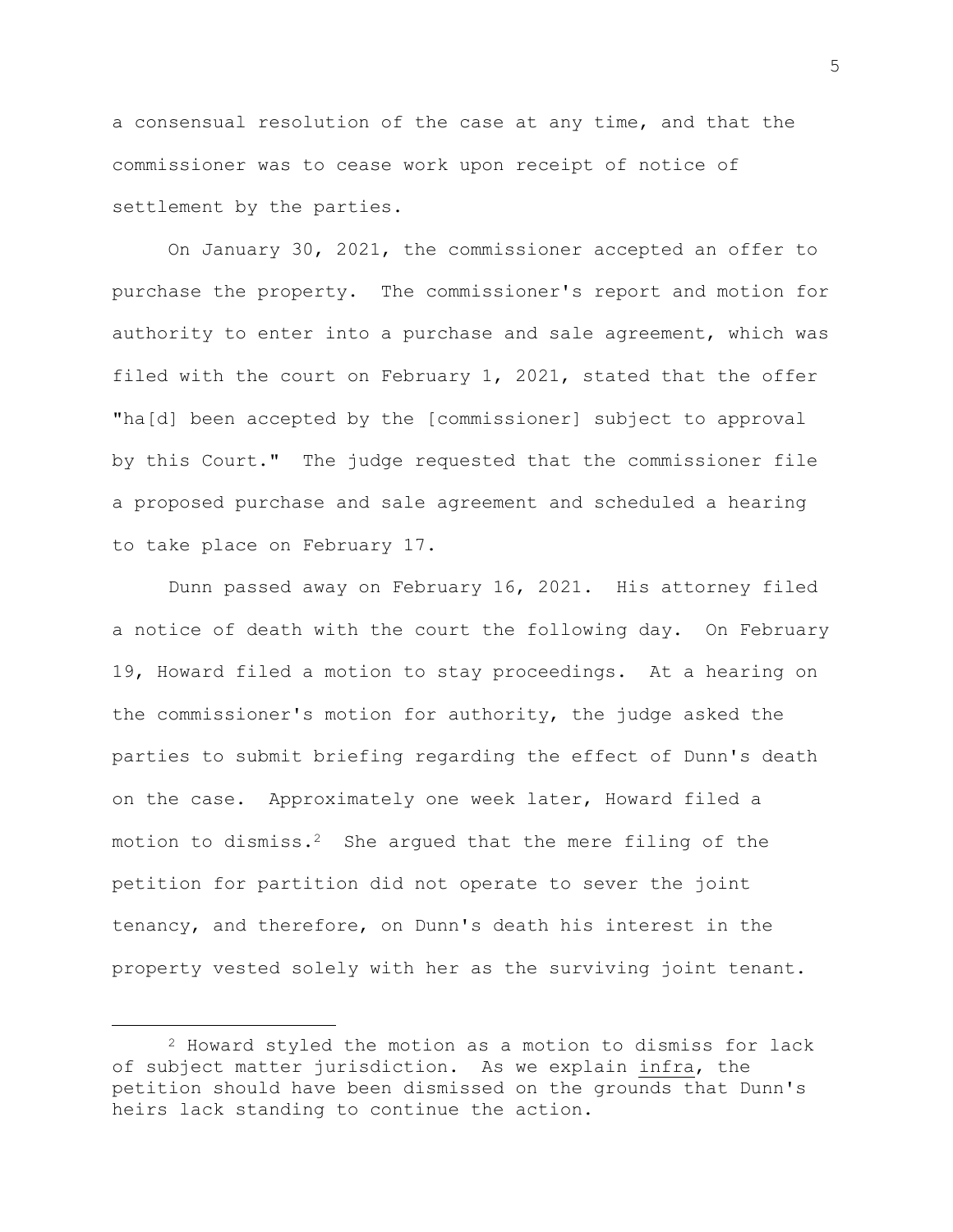Dunn's attorney opposed the motion to stay and the motion to dismiss, purportedly on behalf of Dunn, as it appears that no personal representative had yet been appointed.

On March 4, 2021, the judge denied Howard's motion to stay and her motion to dismiss, approved the proposed purchase and sale agreement, and allowed the commissioner's motion for authority to enter into the agreement. However, the judge stayed execution of the purchase and sale agreement to allow Howard to seek a stay or other relief from the Appeals Court. On Howard's application pursuant to G. L. c. 231, § 118, a single justice of the Appeals Court issued an order staying proceedings in the Land Court to allow Howard to pursue an interlocutory appeal from the order denying her motion to dismiss.3 We then transferred the matter to this court on our own motion. Dunn's daughter, Freda Battle, was appointed personal representative on October 8, 2021, and continues the action on behalf of Dunn's estate.<sup>4</sup>

<sup>3</sup> Howard also requested that the single justice of the Appeals Court enter an order dismissing the petition, but the single justice concluded that he lacked the power to review a dispositive order. See Commonwealth v. Owens-Corning Fiberglas Corp., 38 Mass. App. Ct. 600, 601 n.3 (1995); Pemberton v. Pemberton, 9 Mass. App. Ct. 809, 809 (1980).

<sup>4</sup> The single justice noted that, as of the date of his order, April 2, 2021, it was unclear whether a personal representative had been appointed. Battle filed a motion with this court on November 11, 2021, to substitute herself in place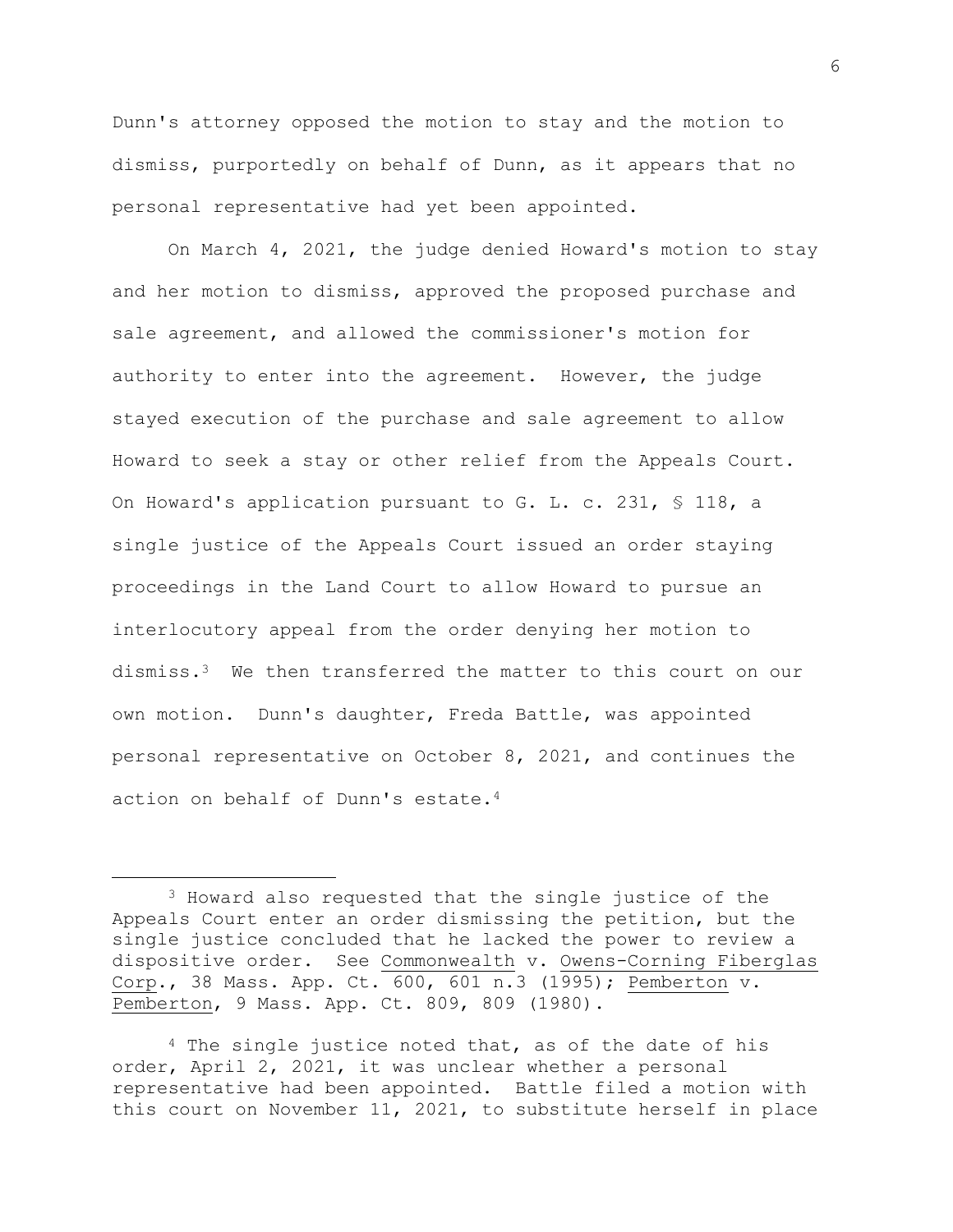2. Joint tenancy at common law. A joint tenancy is a form of coownership arising under the common law and characterized by the right of survivorship. See Weaver v. New Bedford, 335 Mass. 644, 646 (1957) ("A joint tenancy is created by the common law[,] and the incident of survivorship grows out of the application of common law principles wholly independent of statute"); Attorney Gen. v. Clark, 222 Mass. 291, 295 (1915). Joint tenants hold a single estate in the property during their lifetimes. See 2 H.T. Tiffany, Real Property § 418, at 196 (1939) (Tiffany); 2 W. Blackstone, Commentaries \*180. Upon the death of one joint tenant, sole ownership of the property automatically vests in the surviving tenant. See Weaver, supra ("In the absence of a severance of the jointure by the transfer or conveyance in his lifetime of the deceased joint tenant's interest the entire title vested in [the surviving joint tenant]"); Clark, supra. The vesting of a joint interest in a surviving joint tenant is not considered to be a transfer or inheritance, but an interest that came into being at the time the joint estate was created. See Weaver, supra ("The plaintiff's seisin was derived from the instrument establishing the joint tenancy and not by descent"); Clark, supra at 293-295.

of Dunn pursuant to Mass. R. A. P. 30, as appearing in 481 Mass. 1661 (2019).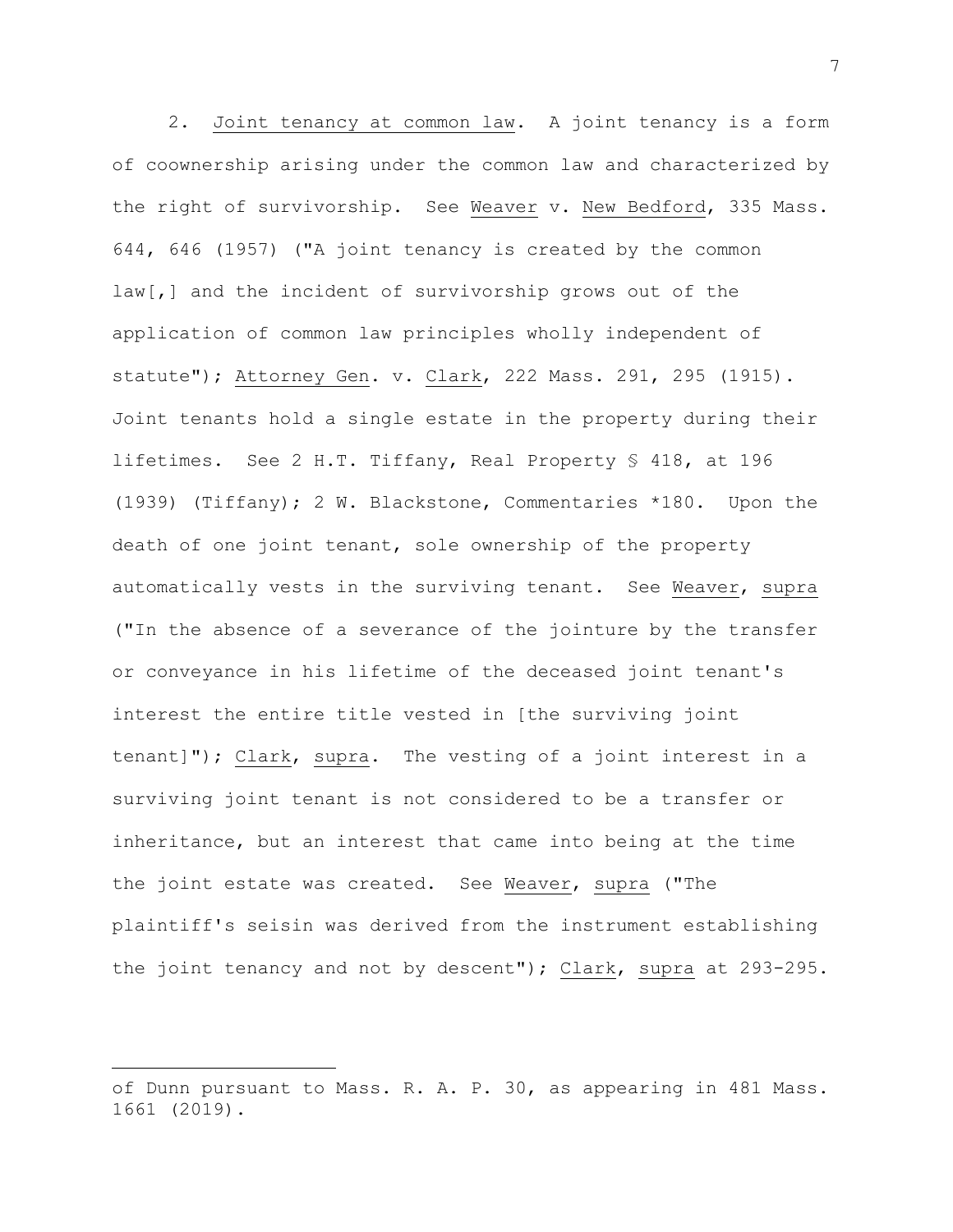A joint tenancy is created under the instrument of purchase or devise under which the joint tenants take title. See Weaver, 335 Mass. at 646; Clark, 222 Mass. at 295; Knapp v. Windsor, 6 Cush. 156, 160 (1850). The creation and maintenance of a joint tenancy depends on the existence of four "unities": the unity of interest, the unity of title, the unity of time, and the unity of possession. See Knapp, supra at 160-161, citing 2 W. Blackstone, Commentaries \*180. In sum, a joint tenancy exists so long as the coowners "have one and the same interest, accruing by one and the same conveyance, commencing at one and the same time, and held by one and the same undivided possession." Tiffany, supra at § 418, at 196.

A joint tenancy is severed when any one of the four unities is destroyed, including due to a unilateral act of one of the parties. See Weaver, 335 Mass. at 646. See also Tiffany, supra at § 425, at 208-209. Generally, acts that will sever one or more of the four unities and terminate a joint tenancy include alienation of the land by conveyance, including some forms of granting a mortgage by one or more joint owners, and severance by partition. See West v. First Agric. Bank, 382 Mass. 534, 536 n.4 (1981), superseded by statute on other grounds ("joint tenancy is destroyed if [a joint tenant] aliens his interest, or creditors levy on his interest, or he partitions under G. L. c. 241, § 1"); Weaver, supra; Clark, supra; Tiffany, supra.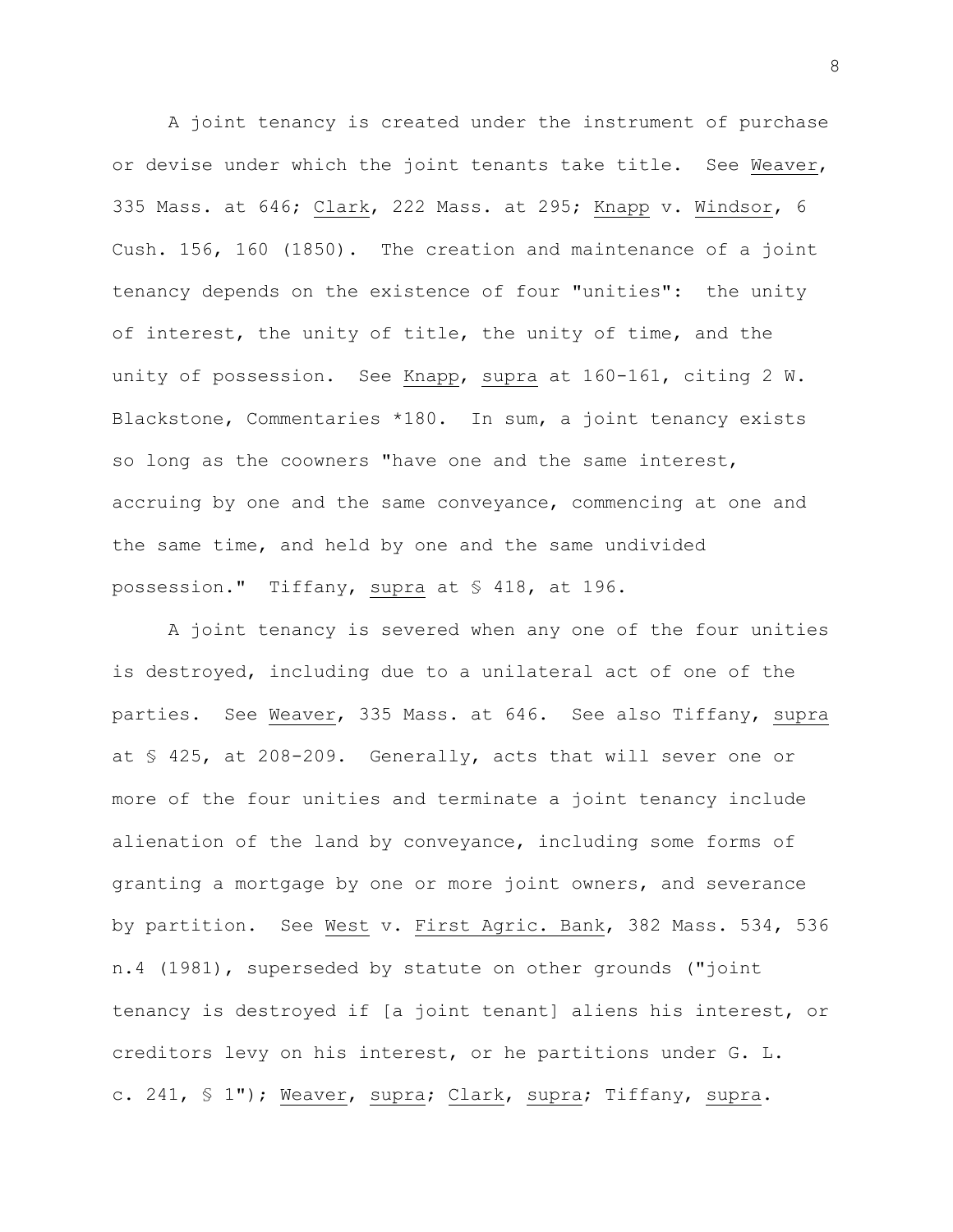Because joint tenancy and the right of survivorship operate to the disadvantage of heirs, Cross v. Cross, 324 Mass. 186, 188 (1949); Stimpson v. Batterman, 5 Cush. 153, 153-155 (1849), joint tenancies have been disfavored under the law, and unless the intent to create a joint tenancy is clearly expressed, a deed or devise will be treated as creating a tenancy in common, see Cross, supra; G. L. c. 184, § 7 ("A conveyance or devise of land to two or more persons . . . shall create an estate in common and not in joint tenancy, unless it is expressed in such conveyance or devise that the grantees or devisees shall take jointly, or as joint tenants  $\ldots$  .").<sup>5</sup> Nevertheless, if the intent to create a joint tenancy is clear, it will be enforced by the courts. See Cross, supra.

3. Statutory scheme for partition of property. Alongside the common law, a coowner of property has had, since colonial times, a statutory right to petition the courts to divide property that he or she no longer wishes to own jointly with another. See Cook v. Allen, 2 Mass. 462, 469 (1807) (referring to writs of partition under English common law prior to

<sup>5</sup> By the mid-Twentieth Century, most other States had adopted statutes limiting or abolishing joint tenancy as a form of coownership. See Holohan v. Melville, 41 Wash. 2d 380, 388 (1952) ("in the late 1700's and early 1800's most states enacted statutes limiting or abrogating [joint tenancy]"). See, e.g., Erickson v. Erickson, 167 Or. 1, 19 (1941) (abolished in Oregon).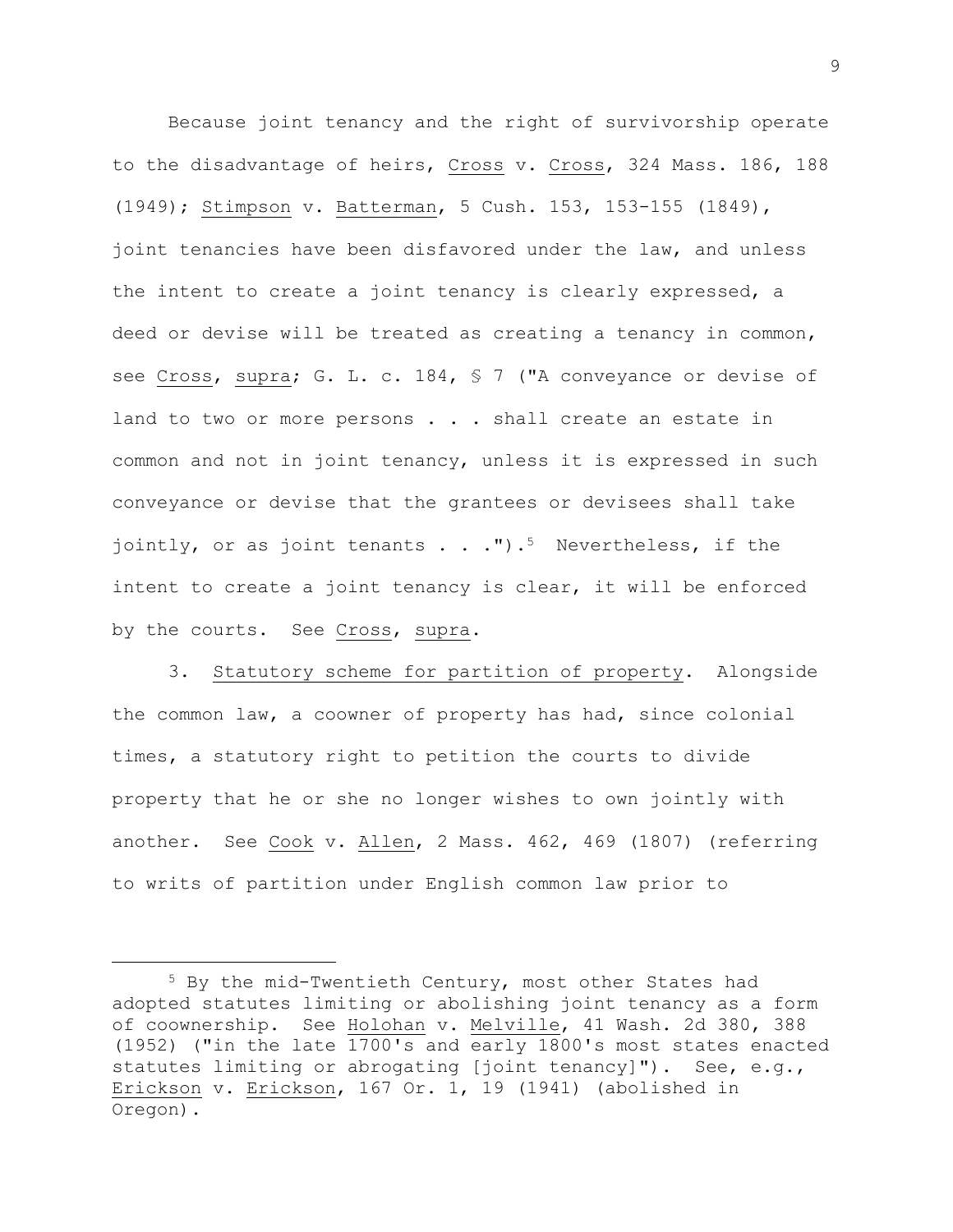enactment of statute by Parliament); Province Laws 1693, c. 8, § 1 (predecessor to G. L. c. 241). See also Hershman-Tcherepnin v. Tcherepnin, 452 Mass. 77, 92 (2008), quoting S.M. Dunphy, Probate Law and Practice § 16.3, at 247 (2d ed. 1997) ("Partition is a matter of absolute right, it is not dependent on the consent of any of the co-tenants or the discretion of the court").

In its current form, § 1 allows "[a]ny person, except a tenant by the entirety,  $[6]$  owning a present undivided legal estate in land, not subject to redemption, . . . to have partition." See Bernat v. Kivior, 22 Mass. App. Ct. 957, 958- 959 (1986) (holders of remainder interest were not entitled to partition during lifetime of life tenant because "[t]he right to partition presupposes a present, possessory interest in land"). Thus, standing to bring an action for partition of land is conditioned on the petitioner's owning a present undivided legal estate in the land. See Devine v. Deckrow, 299 Mass. 28, 33 (1937) ("the petitioner was not, as provided in G. L. [Ter. Ed.] c. 241, § 1, the owner of a present undivided legal estate in

<sup>6</sup> Tenancy by the entirety is a form of joint ownership available to married couples which, though similar to a joint tenancy, differs in that it is not subject to the statute on petitions for partition, see G. L. c. 241, § 1, and, under the common law, cannot be severed by a unilateral act of one of the spouses, see Hoag v. Hoag, 213 Mass. 50, 53-54 (1912).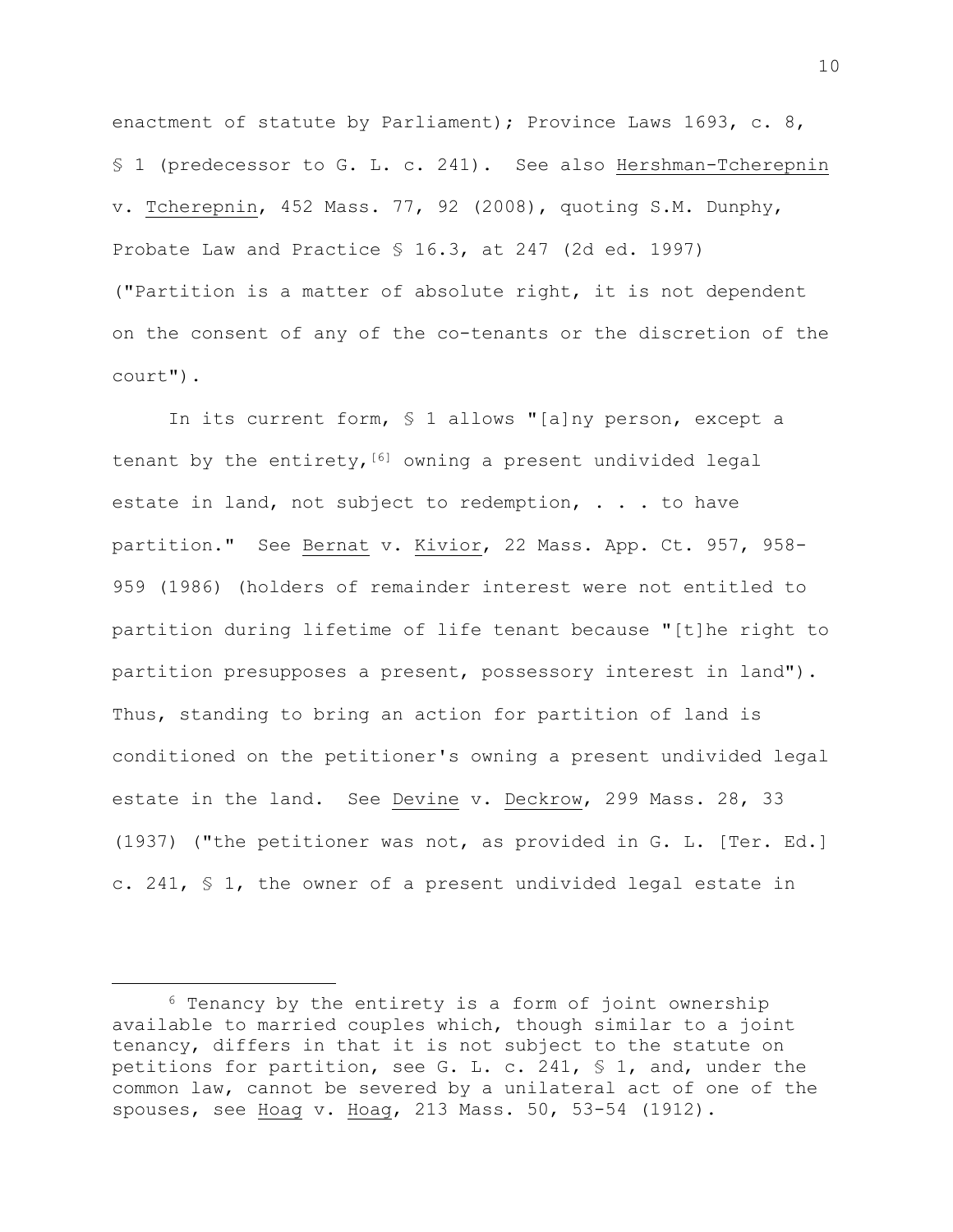the land in question and therefore had no standing to bring the petition for partition"); Bernat, supra.

"Division in kind is the primary and favored method of partition." Delta Materials Corp. v. Bagdon, 33 Mass. App. Ct. 333, 337 (1992). "If division in kind cannot be accomplished advantageously and 'without great inconvenience to the owners,'" all or part of the property may be sold. Id. at 338, quoting G. L. c. 241, § 14. See Batchelder v. Munroe, 335 Mass. 216, 217-218 (1957). Such a sale may involve one owner buying out the others or a new owner purchasing the entire property, with the proceeds of the sale being divided among the former owners. See G. L. c. 241, § 14; Delta Materials Corp., supra.

Under G. L. c. 241, a joint owner desiring partition commences proceedings by filing a petition with either the Probate and Family Court or the Land Court. See G. L. c. 241, § 2 (§ 2) (referring to Probate and Family Court by its former name, Probate Court). The court hearing the petition also has full jurisdiction in equity in all matters relating to the partition, including, in cases of partition by sale, the distribution of the proceeds. G. L. c. 241, § 25. See part 2.d, infra. On filing the petition, the petitioner also must file a notice with the appropriate registry of deeds describing the land to be partitioned and naming the parties to the action. G. L. c. 241, § 7. If "at any time" the land or parties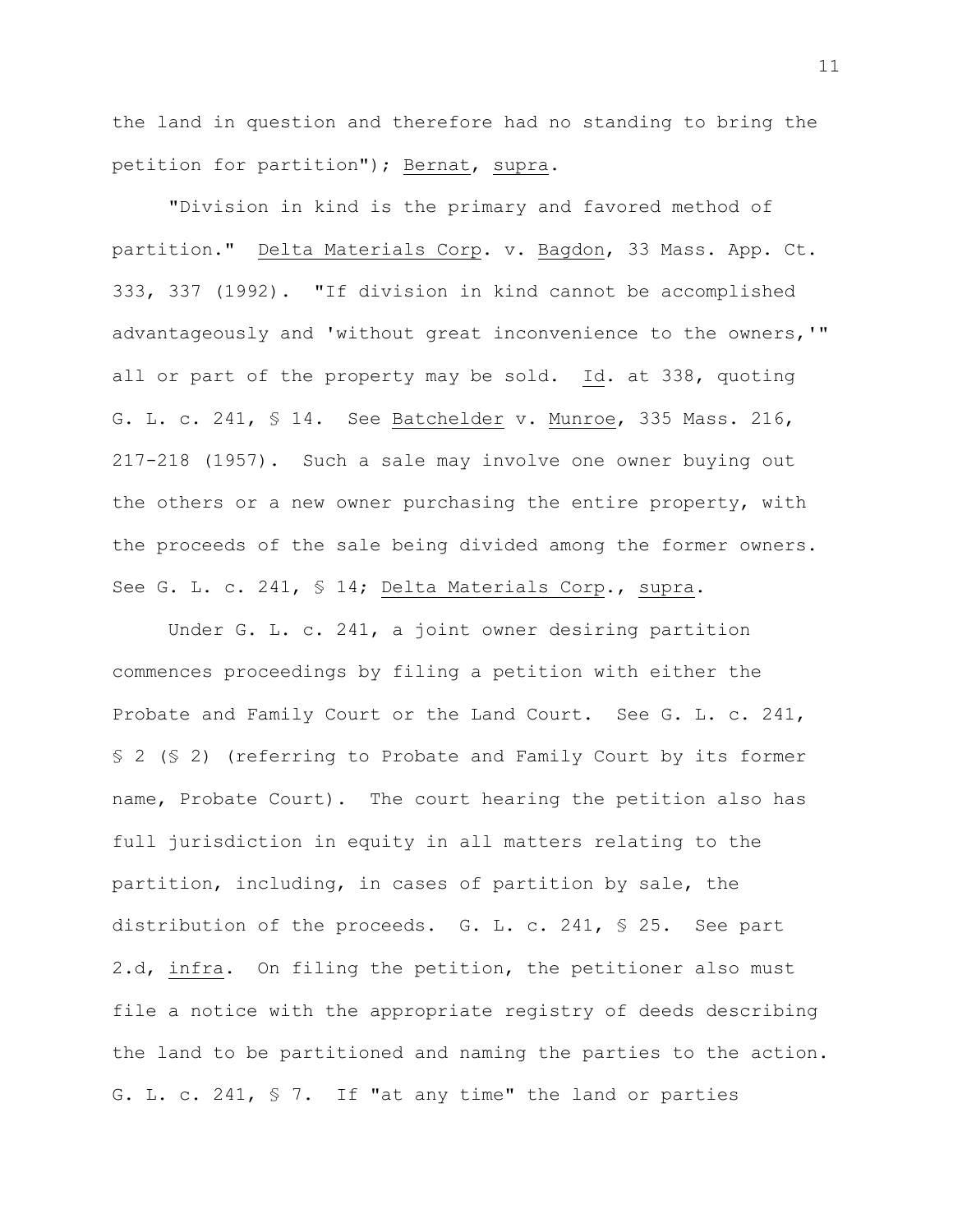involved in the action change, the notice must be updated. Id. In addition, at any time, the judge may order an examination of title, and if "at any stage of the proceedings" it appears that the land has been described inaccurately, the judge may order the petitioner to amend the petition to correct the description. G. L. c. 241, § 17. The petitioner also must cause notice to be given by citation to all respondents named in the action. G. L. c. 241, § 8. If the judge determines that the petitioner is entitled to partition, the judge enters an "interlocutory decree that partition be made" (interlocutory decree)<sup>7</sup> that specifies the parties and proportions in which the partition shall be made. G. L. c. 241, § 10 (§ 10). The judge then appoints a commissioner and issues a warrant authorizing the commissioner to carry out the partition. See G. L. c. 241,  $\frac{1}{5}$  12 ( $\frac{1}{5}$  12).

If partition is to be by sale, the judge may set terms and conditions for the sale and for the commissioner's conduct of the sale. See G. L. c. 241, § 31. If the sale is private, as opposed to by auction, the sale is subject to the judge's finding that the interests of the parties will be promoted or to the parties' assent. See id.

<sup>7</sup> The interim order in this case was such an interlocutory decree. For the sake of clarity, when we discuss the order that the judge entered, we shall use the term "interim order" as defined supra. When we discuss, more generally, the function and effect of an interlocutory decree entered pursuant to  $\S$  10, we shall use the term "interlocutory decree."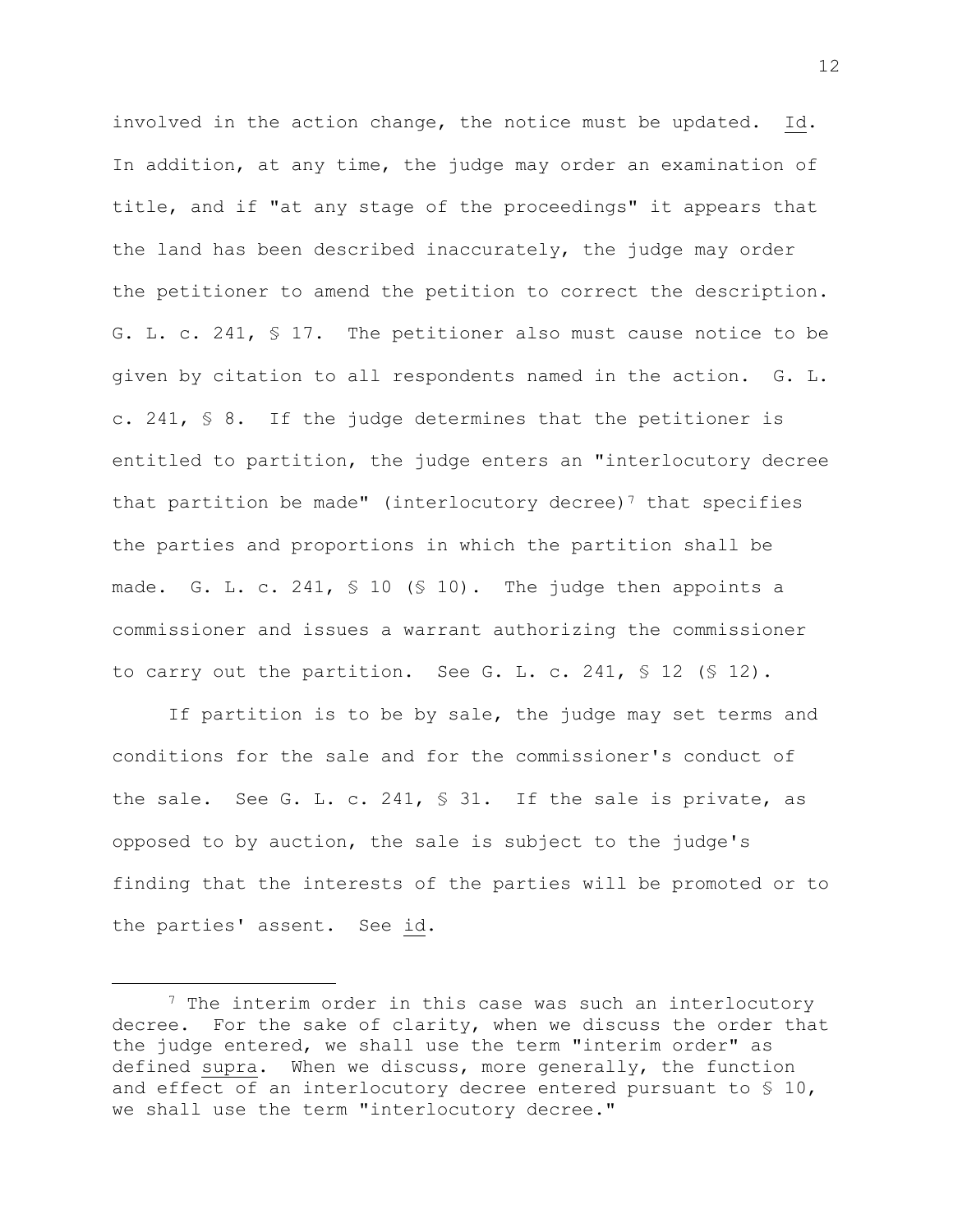The commissioner is required to make a report to the judge regarding the actions taken to effect the partition and to give the parties "seven days' notice of the time and place appointed for making the partition." G. L. c. 241, § 12. The commissioner's report or "return" is subject to approval by the judge; the judge may accept the return, amend it and confirm it as amended, or set the return aside and order the commissioner to undertake new efforts at partitioning the property. G. L. c. 241, § 16 (§ 16). Section 16 provides that "[a]fter the return of the commissioner[] has been accepted and confirmed, the court shall thereupon enter a decree that the partition be firm and effectual forever." Section 18 describes the final effect of partition by division and partition by sale: "The partition by division, when confirmed and established by a final decree under [§ 16], or the sale if partition is made by sale, shall be conclusive upon all persons named in the petition." G. L. c. 241, § 18 (§ 18). As discussed infra, § 26 specifically addresses certain consequences of a party's death during partition proceedings. See G. L. c. 241, § 26; part 2.c, infra.

Discussion. "We review the denial of a motion to dismiss de novo." Sudbury v. Massachusetts Bay Transp. Auth., 485 Mass. 774, 778 (2020), quoting Edwards v. Commonwealth, 477 Mass. 254, 260 (2017), S.C., 488 Mass. 555 (2021).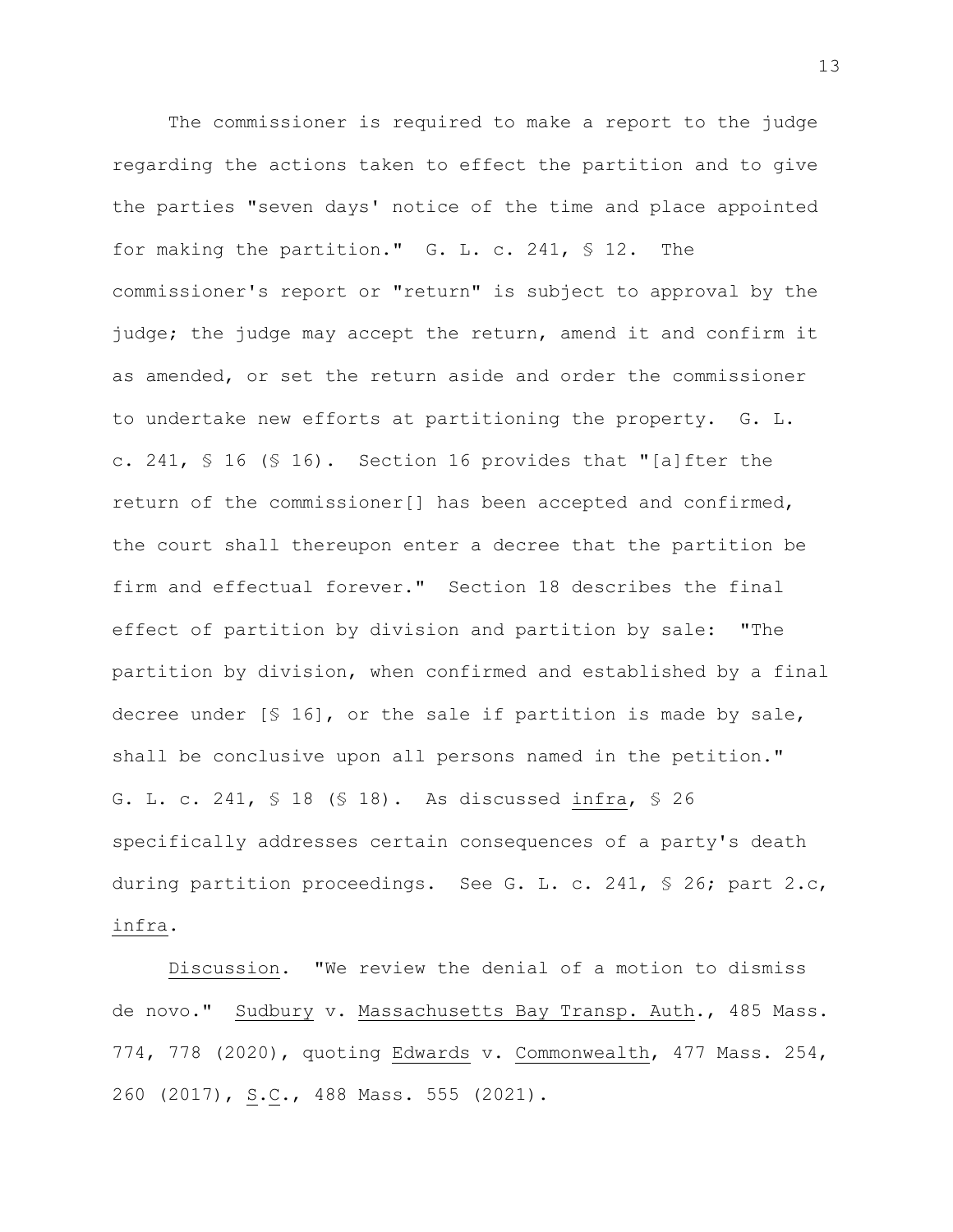1. The effect of Dunn's death. In this case, the parties agree that Dunn and Howard held the property as joint tenants, and the judge ruled accordingly in the interim order. On appeal, the parties also agree that Dunn's filing of the petition did not sever the joint tenancy. See Minnehan v. Minnehan, 336 Mass. 668, 671 (1958) ("The mere institution by a joint tenant of partition proceedings does not work a severance of the tenancy"). The questions presented are when in partition proceedings one of the four unities is disrupted so that the parties' joint tenancy is severed, see Tiffany, supra at §§ 418, 425, and whether that point was reached and such a severance worked in this case. Howard argues that, with respect to a partition by sale, the operative act that upsets the four unities and severs a joint tenancy is the commissioner's conveyance of the property by deed to a buyer. We agree.

Section 18 provides that, in a partition by sale, the sale of the land is binding on the parties and others interested in the land. G. L. c. 241, § 18 ("The partition by division, when confirmed and established by a final decree under [§ 16], or the sale if partition is made by sale, shall be conclusive upon all persons named in the petition . . ." [emphasis added]). In Buron v. Brown, 336 Mass. 734, 734-735 (1958), the plaintiff had purchased land from a commissioner appointed in an action for partition by sale and sought to evict the defendant, one of the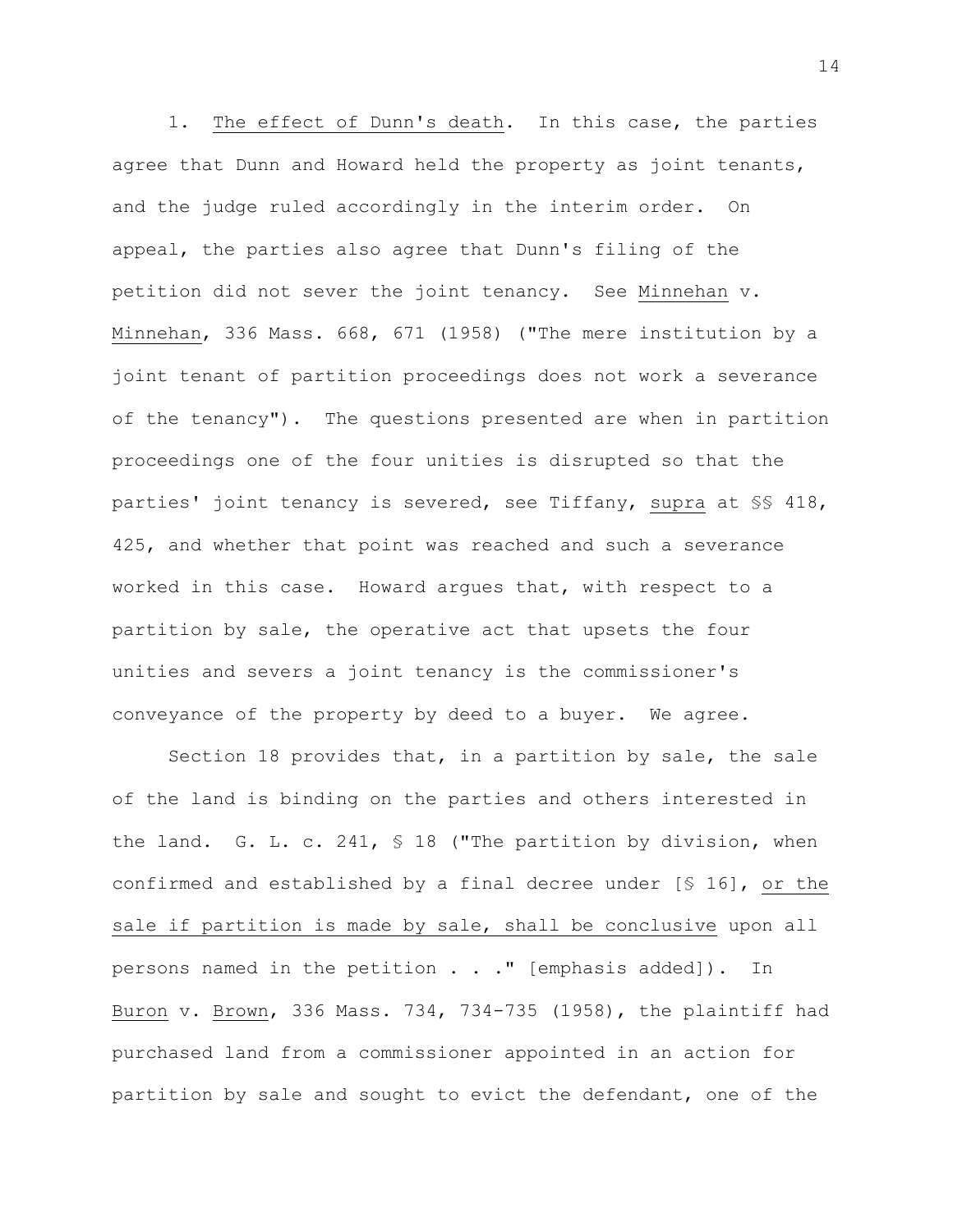prior joint owners. Interpreting § 18, we rejected the argument that the defendant's ownership of the land had not ended because no final decree had been entered in the case. See id. at 735. We concluded that "[t]he statute plainly does not condition the finality of the sale on confirmation of proceedings under § 16 or any other provision." Id. Thus, Buron established that, in an action for partition, a coowner's interest in land terminates no later than the conveyance to a buyer by the commissioner's deed.

The following year, in Cowden v. Cutting, 339 Mass. 164, 169 (1959), we considered the effect of a partition in which a certain locus was omitted from the commissioner's deed conveying the property, despite the commissioner's having included the locus in his report to the judge and the judge's entering a decree based on the description in the report. In holding that the partition had been ineffective as to the omitted locus, we observed that "[t]he operative instrument in a partition by sale [is] . . . the deed of the commissioner."<sup>8</sup> Id. at 169-170, citing Buron, 336 Mass. at 735, and G. L. c. 241, § 18. As to the locus left out of the deed, we stated that the parties had the option of directing the commissioner to convey the locus or

 $8$  We based our conclusion in part on a predecessor to  $\$$  18, which stated: "The conveyance shall be conclusive against all parties to the proceedings for partition and those claiming under them." R. L. 1902, c. 184, § 47.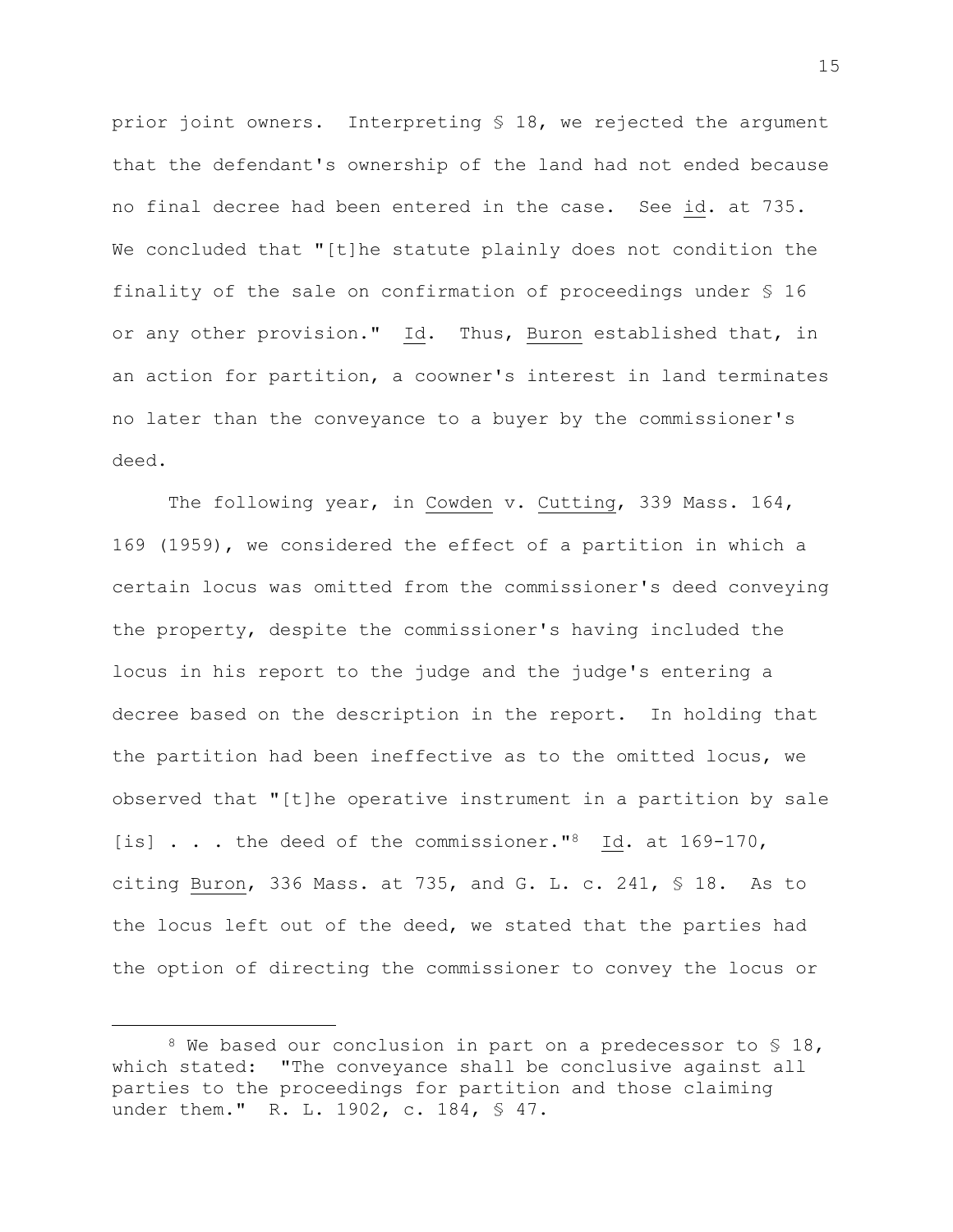of initiating new partition proceedings as to the locus. Id. at 170. Thus, unless land, or a portion of it, is conveyed by the commissioner's deed, the interests of the coowners in an action for partition by sale remain unchanged.

This conclusion is consistent with other sections of G. L. c. 241, which allow the judge and the parties to alter the course of proceedings up to the point at which the partition becomes effective. See Boss v. Leverett, 484 Mass. 553, 557 (2020) ("We look at the statute in its entirety when determining how a single section should be construed"). For example, the proceedings may be amended at any time to add parties, include more land, or correct the description of the land, as contemplated by §§ 7 and 17. In addition, the judge may set terms and conditions for a partition by sale in the interlocutory decree, and the commissioner is required to make a report to the judge which is subject to court approval or amendment. See G. L. c. 241, §§ 12, 16, 31. Where the sale is to be private, a specific finding must be made, after a hearing or assent of the parties, that the interests of the parties will be promoted by the proposed sale. G. L. c. 241, § 31. In addition, the commissioner must give the parties seven days' notice of when the partition is to take place, implying that the actual, effective partition is an event that takes place after the judge's approval of the commissioner's report, the remaining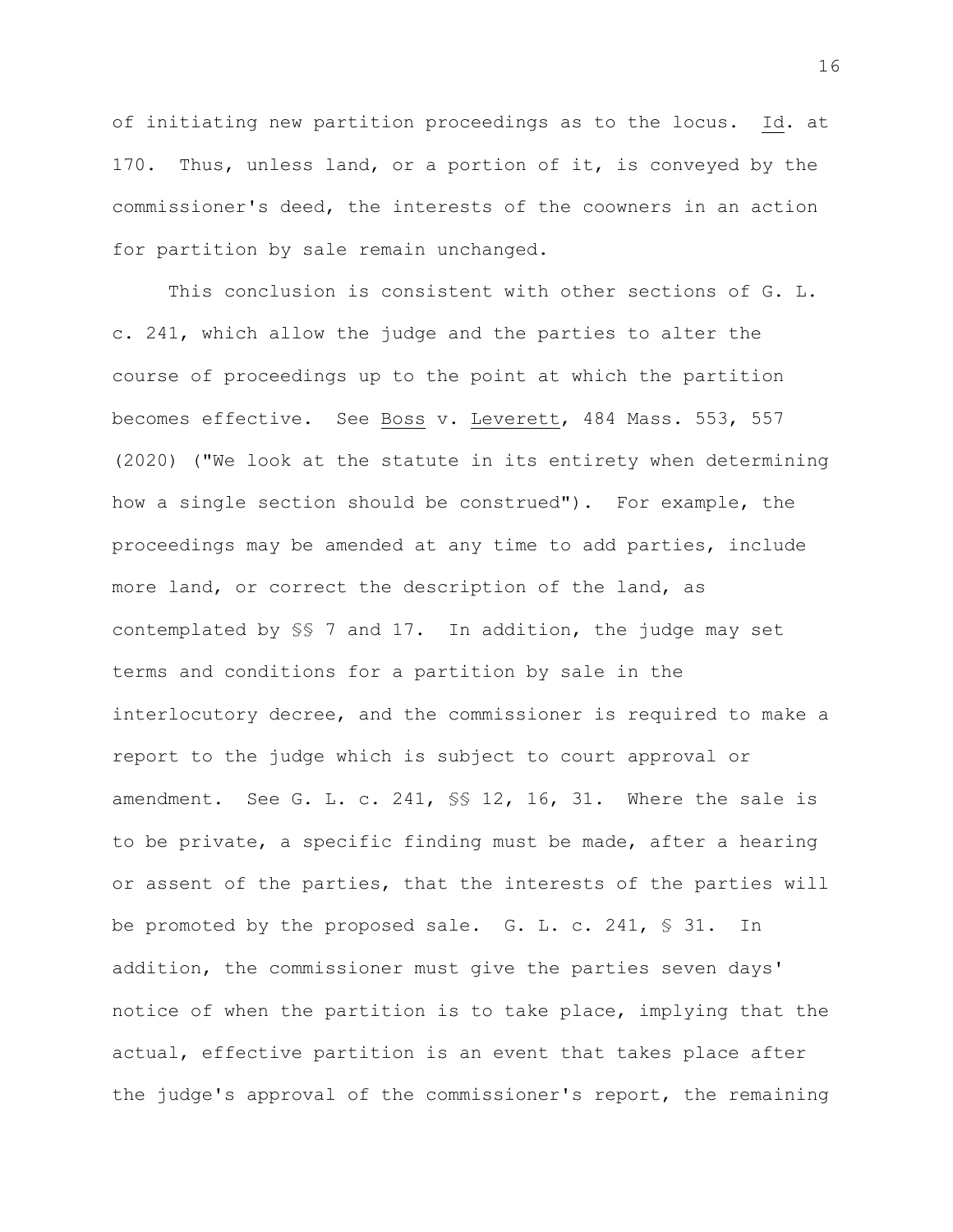event being the conveyance itself. See G. L. c. 241, § 12. All of these provisions support the conclusion that the status quo of the joint tenancy is maintained while all necessary determinations are made and conditions satisfied and that, up until the point of the conveyance, the parties may terminate the proceedings, including by settlement or voluntary dismissal.<sup>9</sup>

Thus, until Dunn's death, the parties remained joint tenants with a right of survivorship. When Dunn died, Howard became the sole owner of the property. At that time, neither Dunn nor his heirs held "a present undivided legal estate in" the property entitling them to maintain an action for partition. See G. L. c. 241, § 1. Howard's motion to dismiss therefore should have been allowed on the grounds that Dunn's heirs lacked

<sup>9</sup> The parties dispute the relevance of a recent Land Court decision, Sze vs. Sze, Mass. Land Ct., No. 16 MISC 000723, 26 LCR 646 (Dec. 19, 2018). In that case, the decedent passed away two weeks before the interlocutory decree issued, but the decree nevertheless identified him and two others as joint tenants. Id. at 647. The decree was not appealed and became binding. Id. Thus, notwithstanding the decedent's death prior to the entry of the interlocutory decree, the case is similar to this one, where a party whose rights were determined in the interlocutory decree died before the consummation of the sale or conclusion of the action. The judge correctly concluded that the joint tenancy had not been severed, and that the remaining joint tenants held the property to the exclusion of the decedent's heirs. Id. In this respect, the case aligns with our conclusion here and supports Howard's argument. In reaching this conclusion, the judge aptly explained the difference between the interlocutory decree and the final judgment in a partition proceeding. Id. at 646 n.6, citing Brown v. Bulkley, 11 Cush. 168, 169-170 (1853).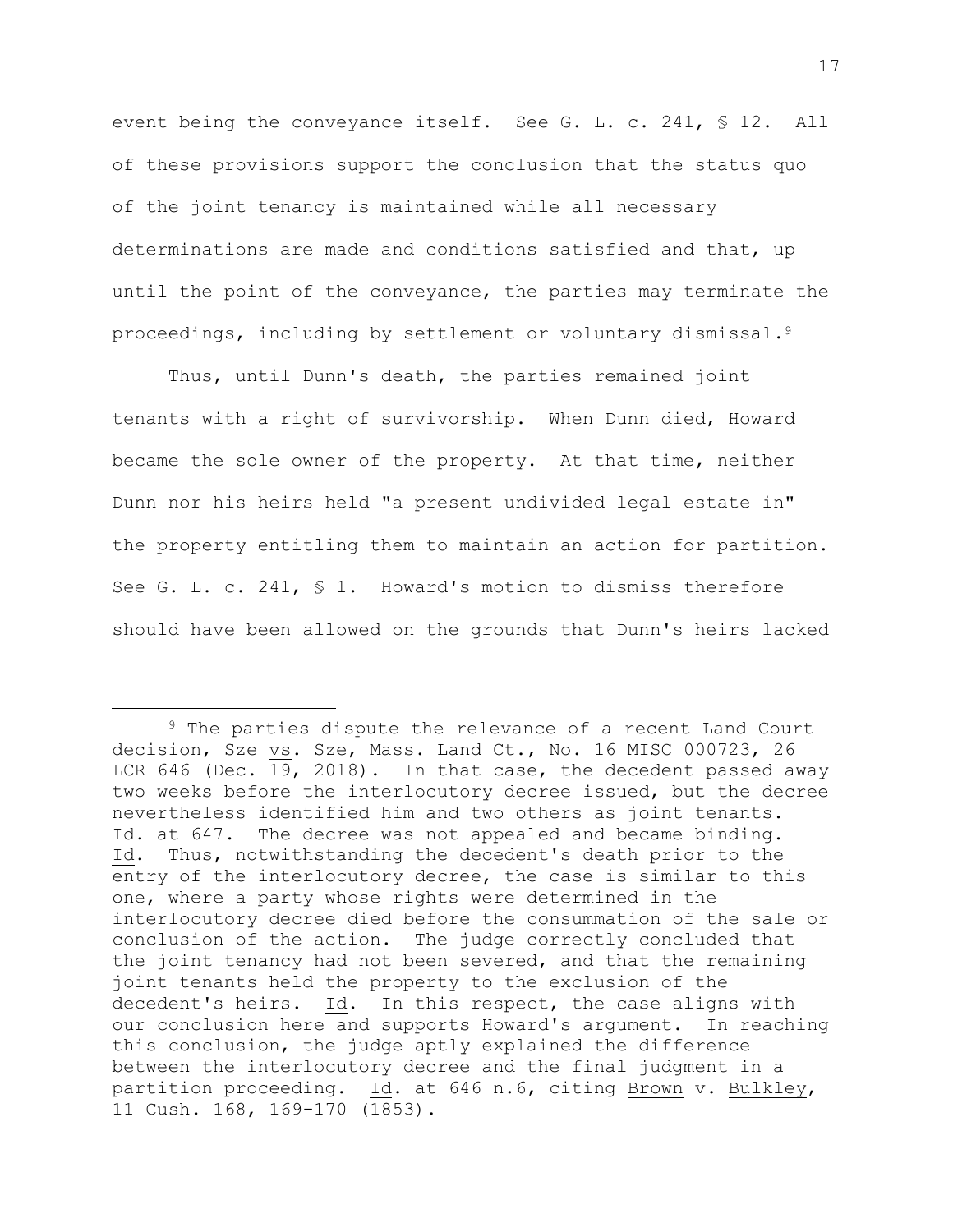standing. Battle's arguments to the contrary are unavailing. We address each in turn.

2. Battle's arguments. a. The effect of the interim order and the warrant. Battle argues that the issuance of the interim order and the amended warrant severed the joint tenancy.10 First, as described above, this argument fails based on the plain language of the statute, because neither an interlocutory decree nor a warrant brings about the partition. Rather, § 10 states that "[i]f it is found that the petitioner is entitled to have partition  $\ldots$ , the court shall make the interlocutory decree that partition be made" (emphasis added). Thus, § 10 contemplates that partition is an event that occurs sometime after the entry of the interlocutory decree but not as a result of the entry of interlocutory decree itself.<sup>11</sup>

<sup>11</sup> In support of the argument that the interlocutory decree severed the joint tenancy prior to Dunn's death, Battle cites a New York trial court decision, Ellison v. Murphy, 128 Misc. 471 (N.Y. Sup. Ct. 1927). The decision is meaningful only as persuasive authority and is not binding on us. Nevertheless, Battle's reliance on it is entirely misplaced, as the decision

<sup>10</sup> Battle's argument is unclear in that she appears to conflate the interim order and the amended warrant, or to construe the interim order as part of the amended warrant. In partition proceedings, an interlocutory decree, in this case the interim order, see note 7, supra, is issued pursuant to § 10 and constitutes the court's determination of the parties' rights in the property at the time of the petition and their rights upon partition, when it occurs. The warrant is issued under § 12, after the commissioner is appointed, and authorizes the commissioner to carry out the partition, setting out the requirements for their doing so.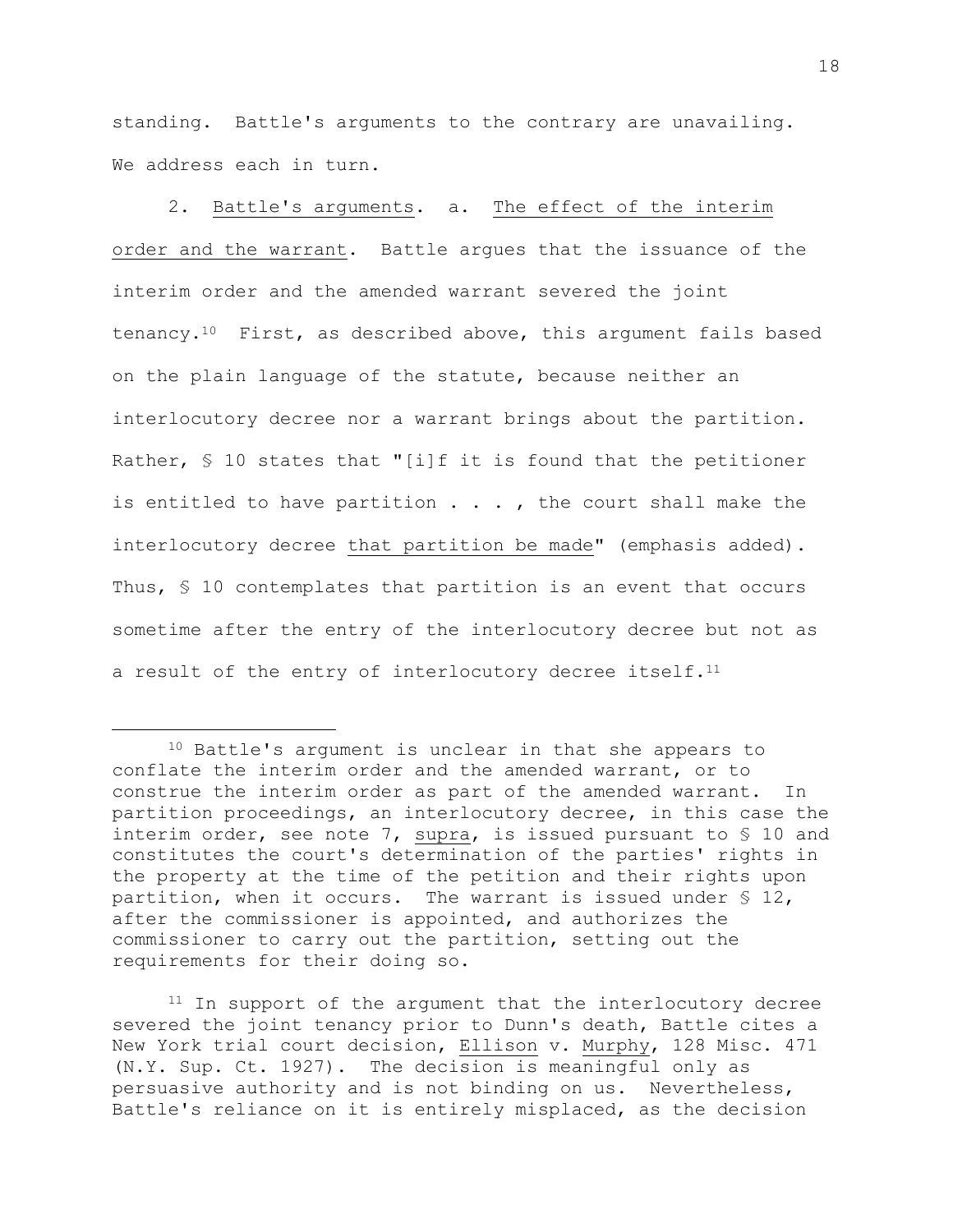Similarly, § 12 states that "[i]f the court determines the petitioner is entitled to partition, it shall thereupon appoint one or more disinterested commissioners and issue a warrant to them to make partition" (emphasis added). As with the interlocutory decree under § 10, the warrant issued pursuant to § 12 does not itself effect the partition but instead authorizes the commissioner to make the partition at some future time, through subsequent, additional acts. As discussed above, § 12 also requires the commissioner to "give at least seven days' notice of the time and place appointed for making the partition," further supporting the conclusion that the issuance of the warrant is not the event that brings about the partition. Thus, despite Battle's attempt to characterize the interim order as "an order making partition," the description is inaccurate.

Second, the function of an interlocutory decree under § 10 is to determine the rights of the parties in the property at the time the partition proceedings were commenced and, thus, the rights and shares to which they are entitled upon the eventual

comes to the opposite conclusion. The judge in Ellison concluded, "If the plaintiff had seen fit to discontinue the action at any time before judgment, the parties would still have remained joint tenants, with the right of survivorship. . . . [C]ommencement of the action amounted to no more than a request by the plaintiff that the court order the property to be sold, and . . . no severance would occur until the granting of a judgment in the action decreeing a partition and sale" [emphases added]. Id. at 472.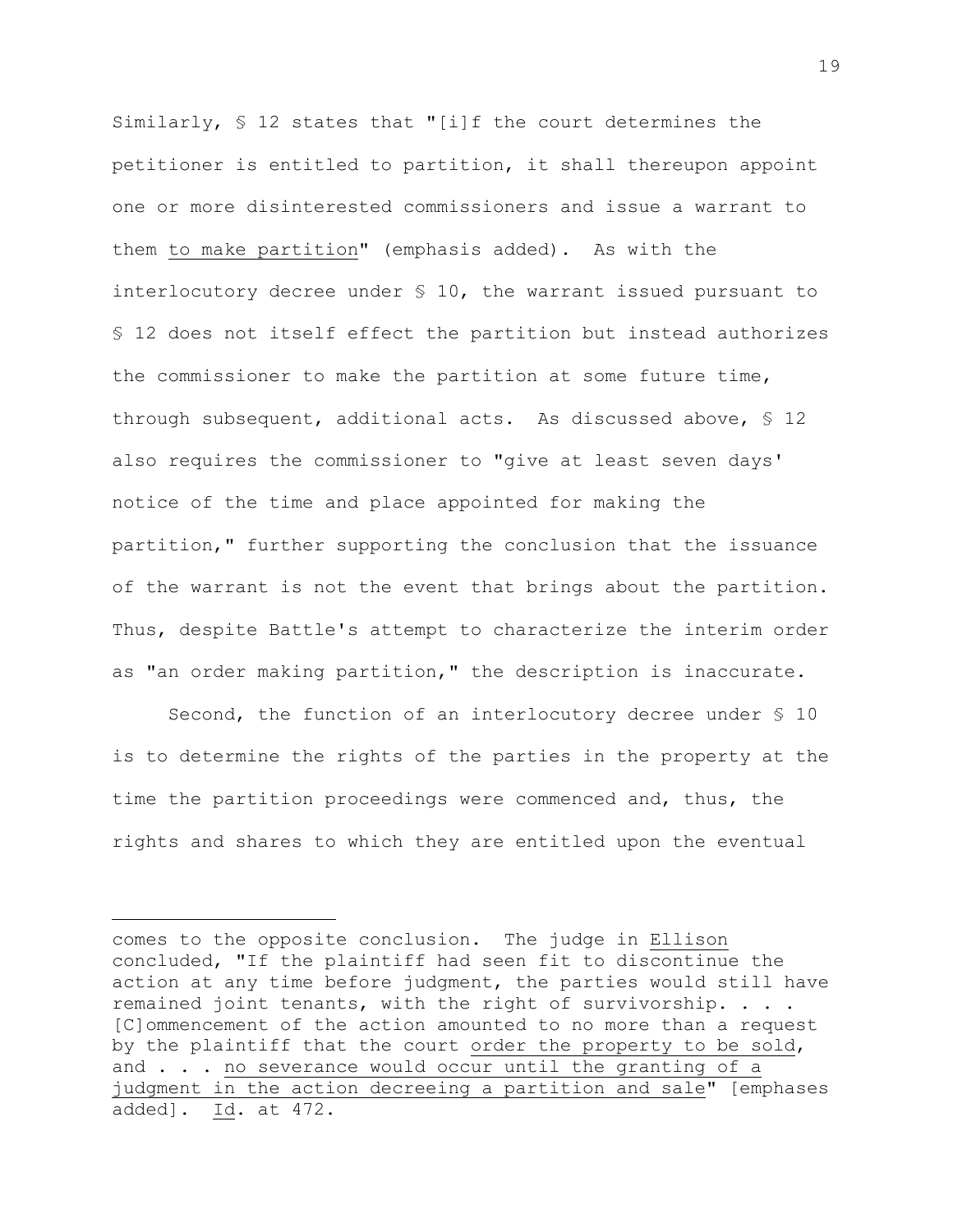partition. See G. L. c. 241, § 10 (interlocutory decree "determine[s] the persons to whom and the proportions in which the shares shall be set off"). It is in this context, as Howard points out, that we have stated that an interlocutory decree "is a conclusive determination of the rights of all parties to the proceedings under the petition, and no question any longer remains open concerning either ownership or title, or their individual shares and interest." Brown v. Bulkley, 11 Cush. 168, 169-170 (1853) (after interlocutory decree entered in accordance with parties' agreement that their shares in land should be partitioned, one party could not later contest other's title as question thereafter was "not open or debatable"). For this reason, an interlocutory decree is immediately appealable. See Morgan v. Jozus, 67 Mass. App. Ct. 17, 20 (2006).

To the extent that we have also stated that, after the entry of the interlocutory decree, "[n]othing, then, remains to be done but to carry it into effect; and this is accomplished by commissioners . . . who have no other duty to perform or authority to act, than to divide the estate according to the directions contained in the warrant," Brown, 11 Cush. at 169- 170, the statement is consistent with the principle that the commissioner is to carry out the partition, but that the partition has not yet occurred. Indeed, in Brown, which involved a partition by division, we referred to the partition's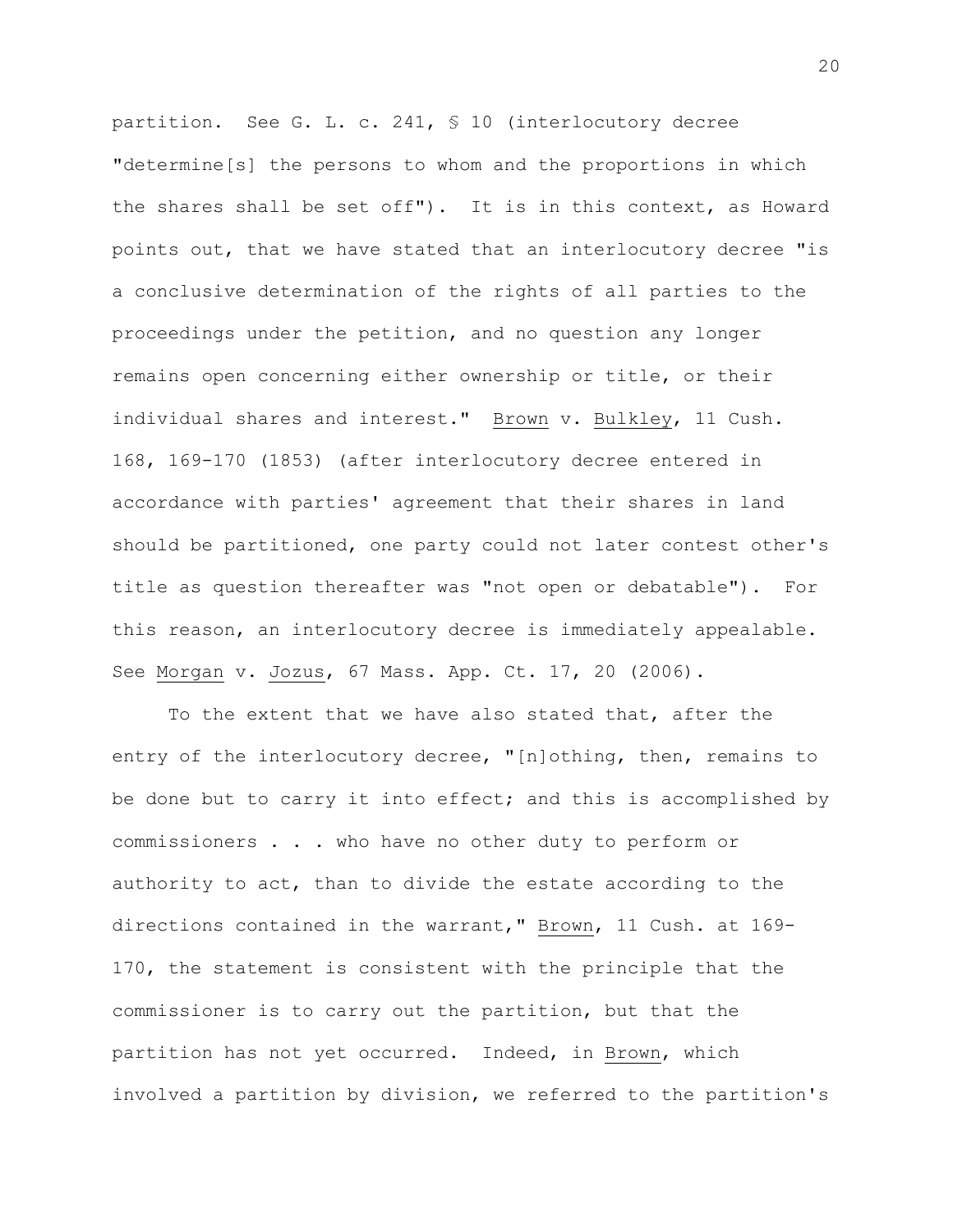becoming final upon acceptance by the judge and the entry of final judgment in the case, not upon the entry of the interlocutory decree or the warrant. See id. at 170. See also G. L. c. 241, § 18.

Third, in this case, the amended warrant demonstrates that the partition by sale was not to be final until the conveyance. The amended warrant explicitly stated that any purchase and sale agreement would be subject to approval by the judge and to the parties' rights to object to its terms. The warrant specified that the commissioner was authorized "to consummate the sale[ and] to convey title by commissioner's deed" only after final approval by the judge. Most tellingly, the amended warrant expressly provided that the parties were free to settle the matter consensually, including, presumably, by terminating the action for partition and maintaining the status quo, that is, their joint tenancy.

Finally, a conclusion that the interim order or the amended warrant severed the joint tenancy would lead to an absurd result. See Ciani v. MacGrath, 481 Mass. 174, 178 (2019). If either did so, the parties would be deprived of the ability to maintain their joint tenancy until the completion of the partition or to remain joint tenants, if they agreed to dismissal of the petition. Instead, they would be forced to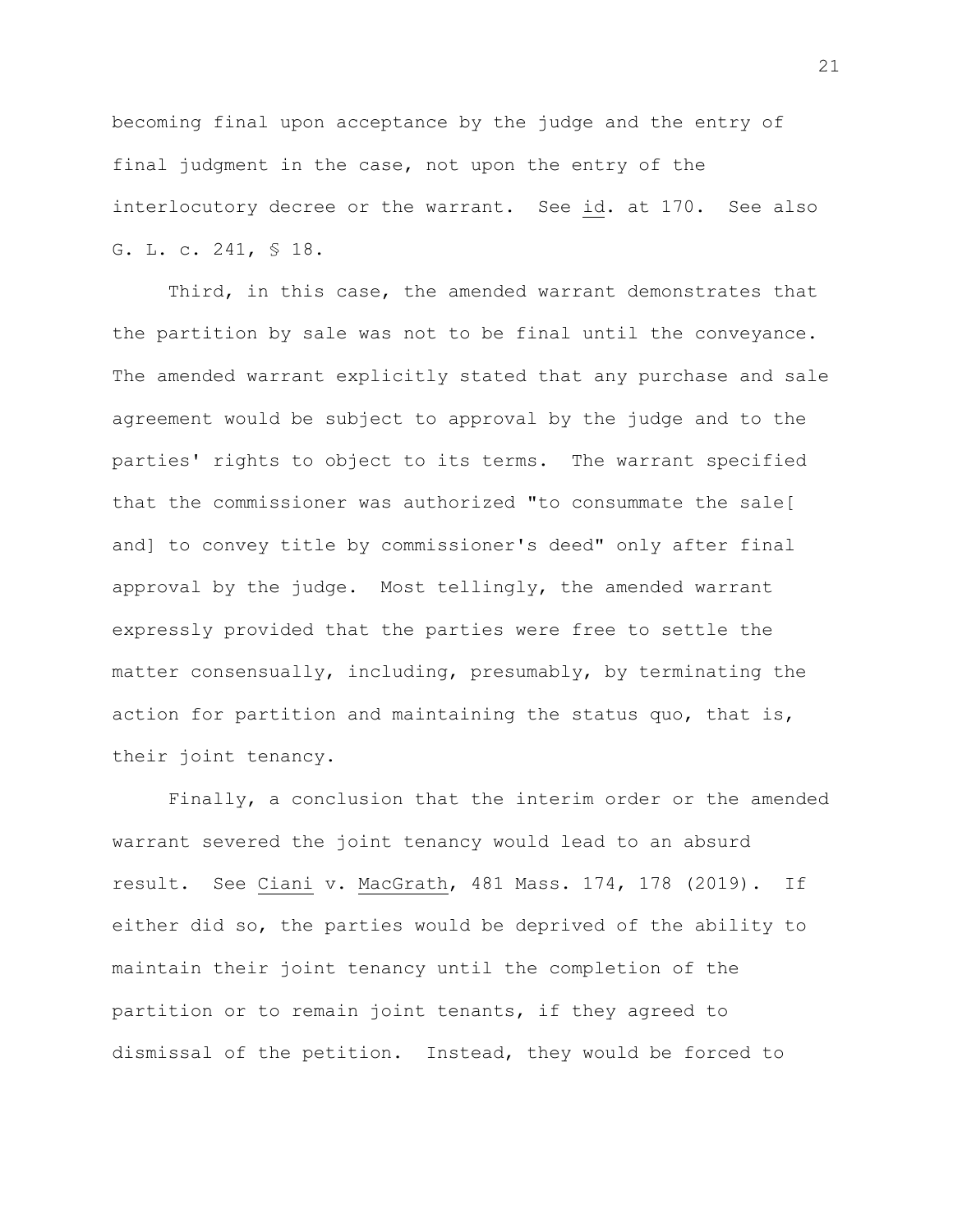continue as tenants in common or to undertake further steps to reestablish their ownership as joint tenants.

b. The commissioner's acceptance of a buyer's offer. Battle next argues that, even if the interim order and the warrant did not sever the joint tenancy, Dunn and Howard's unity of interest was destroyed when the commissioner accepted the buyer's offer. Battle contends that the commissioner's written acceptance of the offer created in the buyer an equitable right to possess the property that destroyed the unity of interest because a seller is bound by an accepted offer, such that further steps like the signing of the purchase and sale agreement and deed are merely ministerial.

Battle's reliance on our decision in McCarthy v. Tobin, 429 Mass. 84 (1999), for this argument is misplaced for a number of reasons. In McCarthy, we held that, where all material terms had been agreed to, an offer to purchase was a firm offer such that the seller's acceptance created a binding contract to sell the subject property that entitled the buyer to specific performance.12 See id. at 87-89. The case did not present the

<sup>&</sup>lt;sup>12</sup> We did not hold, as Battle asserts, that in all cases the accepted offer to purchase and not the purchase and sale agreement constitutes the contract for sale that is enforceable in equity by specific performance. See McCarthy v. Tobin, 429 Mass. 84, 87-89 (1999). Our holding was limited to cases in which all material terms are agreed to and contained in the offer to purchase. Id.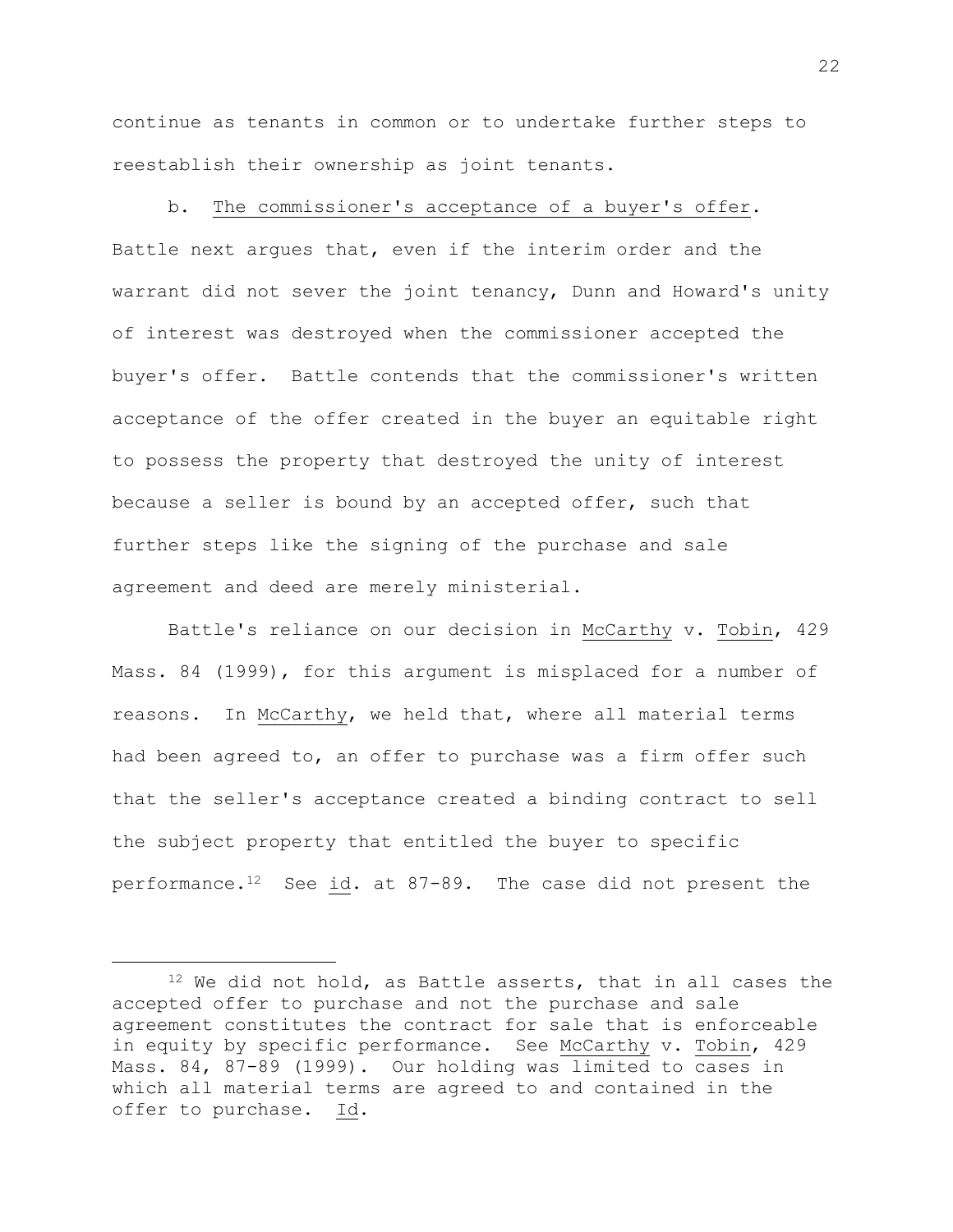question whether the acceptance of the offer severed a joint tenancy.

First, our conclusion in McCarthy was based on the parties' manifest intent to be bound by the terms of the unconsummated agreement. See id. at 87 ("The controlling fact is the intention of the parties"). Here, the terms of any agreement between the buyer and the commissioner would have been subject to approval by the judge and the parties' right to object under the amended warrant. In addition, prior to the judge's authorizing the commissioner to enter into a purchase and sale agreement, either party, under the amended warrant, had a right to prevent the sale by matching the buyer's offer or making an offer of their own. Furthermore, the amended warrant provided that the commissioner "shall solicit offers but shall not enter into an agreement with a buyer for the purchase and sale of the [property] . . . until further order of [the] court." While the warrant was silent on the commissioner's authority to accept an offer prior to seeking approval of a purchase and sale agreement, we construe this language to mean that the commissioner was not authorized to bind Dunn and Howard to sell the property by accepting a firm offer as the sellers did in McCarthy. Accordingly, the commissioner reported that he had accepted the offer "subject to approval by this Court." In the context of this case, the commissioner's acceptance of the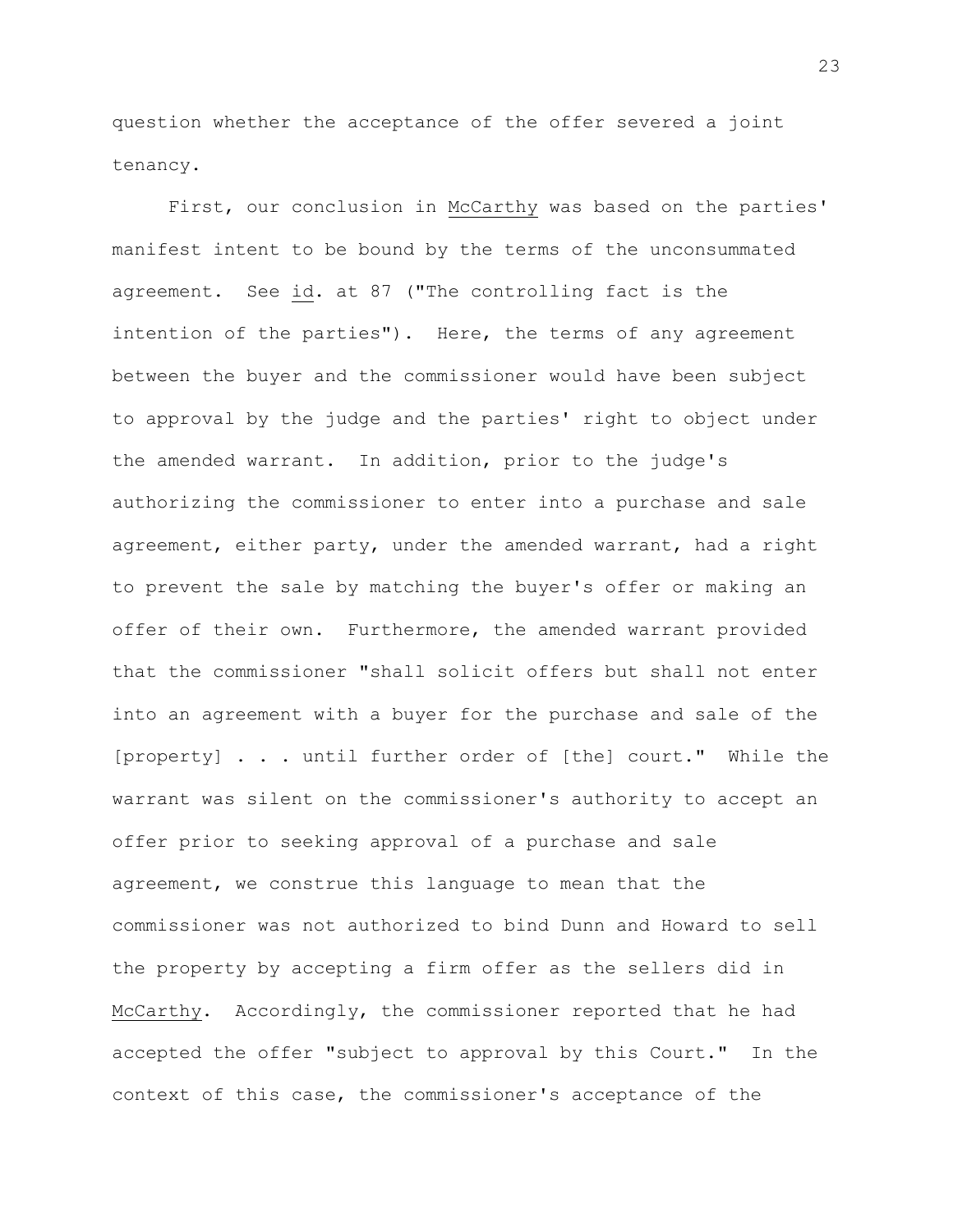buyer's offer did not evidence the same definite intent to be bound as the acceptance of the firm offer in McCarthy.

Second, it was implicit in our holding in McCarthy that, while the seller was bound to enter into a purchase and sale agreement and to convey the property, the acceptance of the offer did not bring about the conveyance itself. See id. at 87- 88. Battle acknowledges as much by citing the principle that, in the Commonwealth, "the rights of the purchaser are contract rights rather than rights of ownership of real property." Laurin v. DeCarolis Constr. Co., 372 Mass. 688, 691 (1977) (after signing of purchase and sale agreement, sellers had "an equitable obligation to convey [the property] to the purchaser on payment of purchase money" but retained "the exclusive right to possession of the property" [quotations and citations omitted]).<sup>13</sup> Thus, the acceptance of the offer did not alter Dunn's and Howard's property rights.

For these reasons, Battle's argument that the accepted offer to purchase terminated the joint tenancy by severing Dunn and Howard's unity of interest fails.

<sup>&</sup>lt;sup>13</sup> The decision in Laurin v. DeCarolis Constr. Co., 372 Mass. 688, 691 (1977), which Battel cites, therefore is directly contrary to Battle's contention in her brief that "the buyer . . . gained an equitable right to possession of and title to the Property."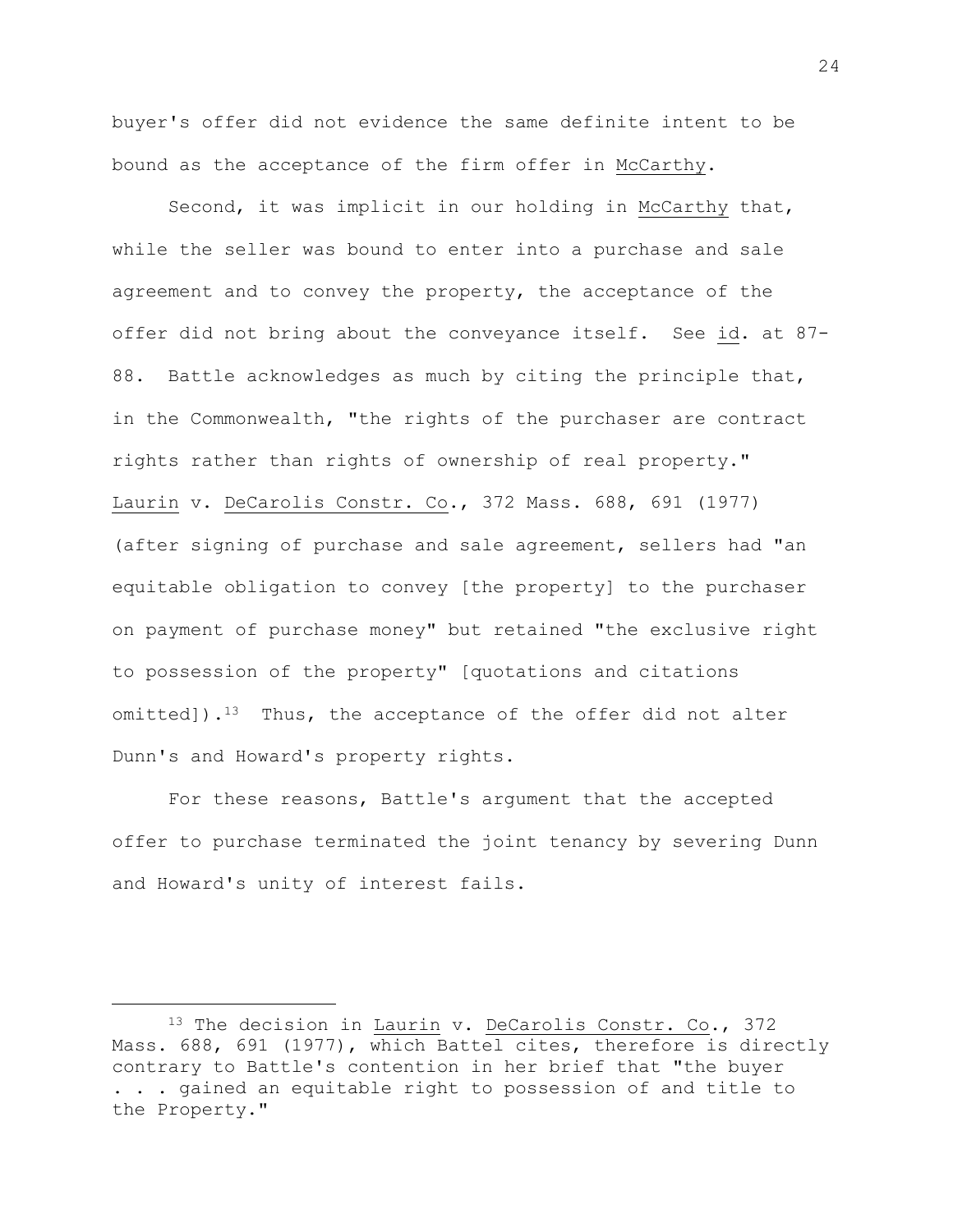c. General Laws c. 241, § 26. Battle relies on § 26 to argue that, because Dunn died while the petition was pending, his heirs inherited his interest in the property as if the partition had been completed before his death. The construction of this statute is an issue of first impression. Section 26 states:

"If a party named in the petition has died prior to the filing thereof, or dies during its pendency, and such fact did not appear during the proceedings, his heir or devisee shall be entitled to the share of land set off to him or his share of the proceeds of a sale. If his death is made known to the court during the proceedings, the share or portion formerly belonging to him may be assigned or set off in his name to be held and disposed of as if the partition had been made prior to his decease, and his heir or devisee may recover the portion assigned to him, or his share of the proceeds, by appropriate action. The court may, however, in any case arising hereunder, if there has been a sale, order his share of the proceeds to be paid to his personal representatives pending settlement of his estate, or deposited under section thirty-four to await their appointment."

According to Battle, because Dunn died during the pendency of the petition and his death was made known to the court, the share formerly belonging to him may be set off "as if the partition had been made prior to his decease." While there is some superficial appeal in this reading of § 26, we must read the section and the statute as a whole, Boss, 484 Mass. at 557, and with due regard for the established principles of the common law discussed supra. See Weaver, 335 Mass. at 646 (declining to construe statute creating lien on property as abrogating right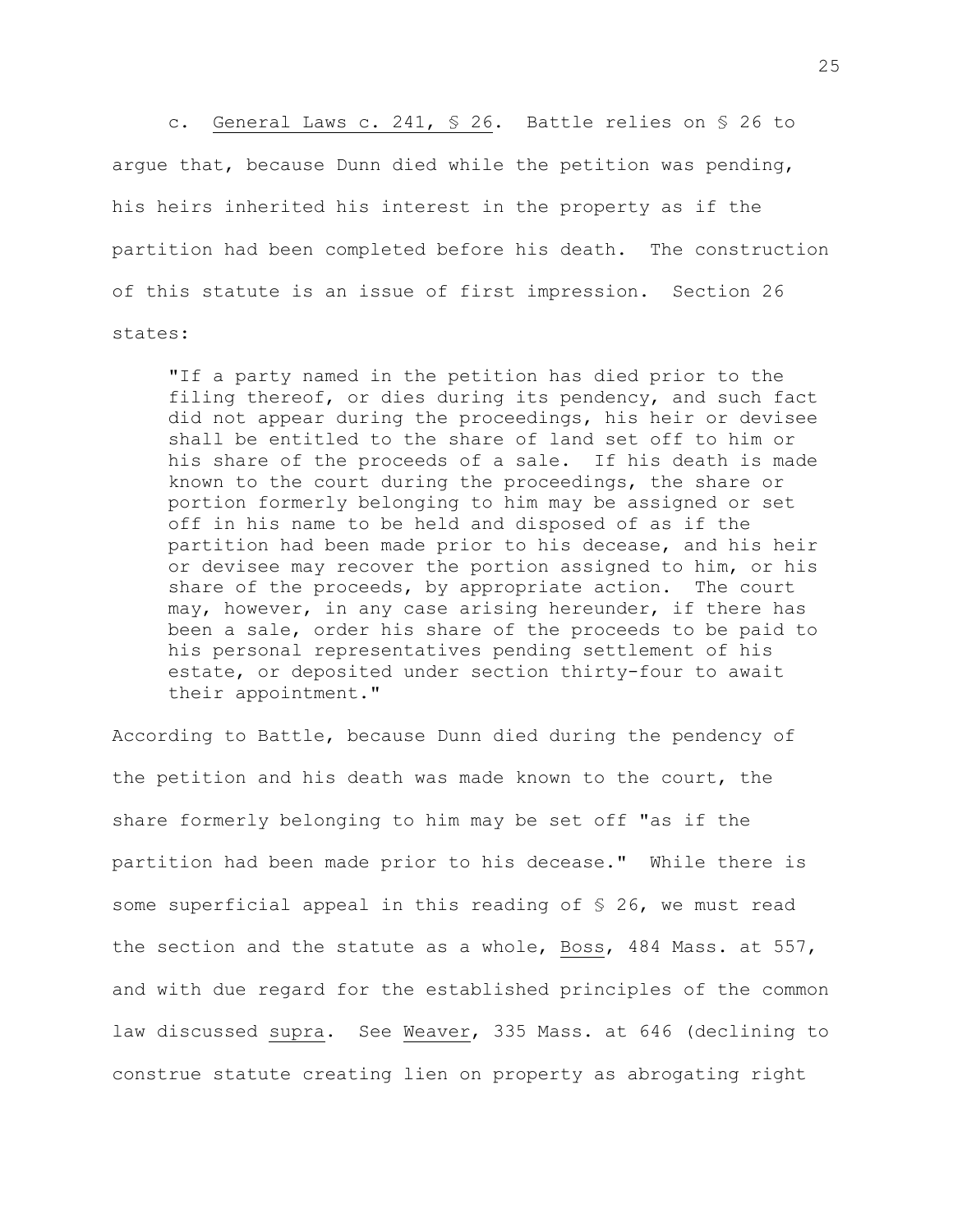of survivorship absent transfer or conveyance of interest by joint tenant during lifetime where "[n]othing in [statute] suggests an intention of the Legislature to change the established common law rule"). See also Brear v. Fagan, 447 Mass. 68, 72 (2006) (statute is not to be interpreted "as effecting a material change in or a repeal of the common law unless the intent to do so is clearly expressed" [citation omitted]).

The introductory language of the first sentence of  $\S$  26, "If a party named in the petition has died prior to the filing thereof, or dies during its pendency . . . his heir . . ." (emphasis added), suggests that this section was intended to apply to forms of joint ownership other than joint tenancies. If a joint tenant dies prior to the filing of a petition for partition, sole ownership of the property vests in the surviving joint tenant, and no partition is to be had. See Weaver, 335 Mass. at 646; Clark, 222 Mass. at 295. There are no heirs with respect to the relevant property, and any heirs of the decedent have no "present undivided legal estate in" the land sufficient to sustain an action for petition. See G. L. c. 241, § 1; part 1, supra.

If we were to read this language as applying to all forms of coownership, the result would be the abolition of the right of survivorship. A joint tenant who did not initiate partition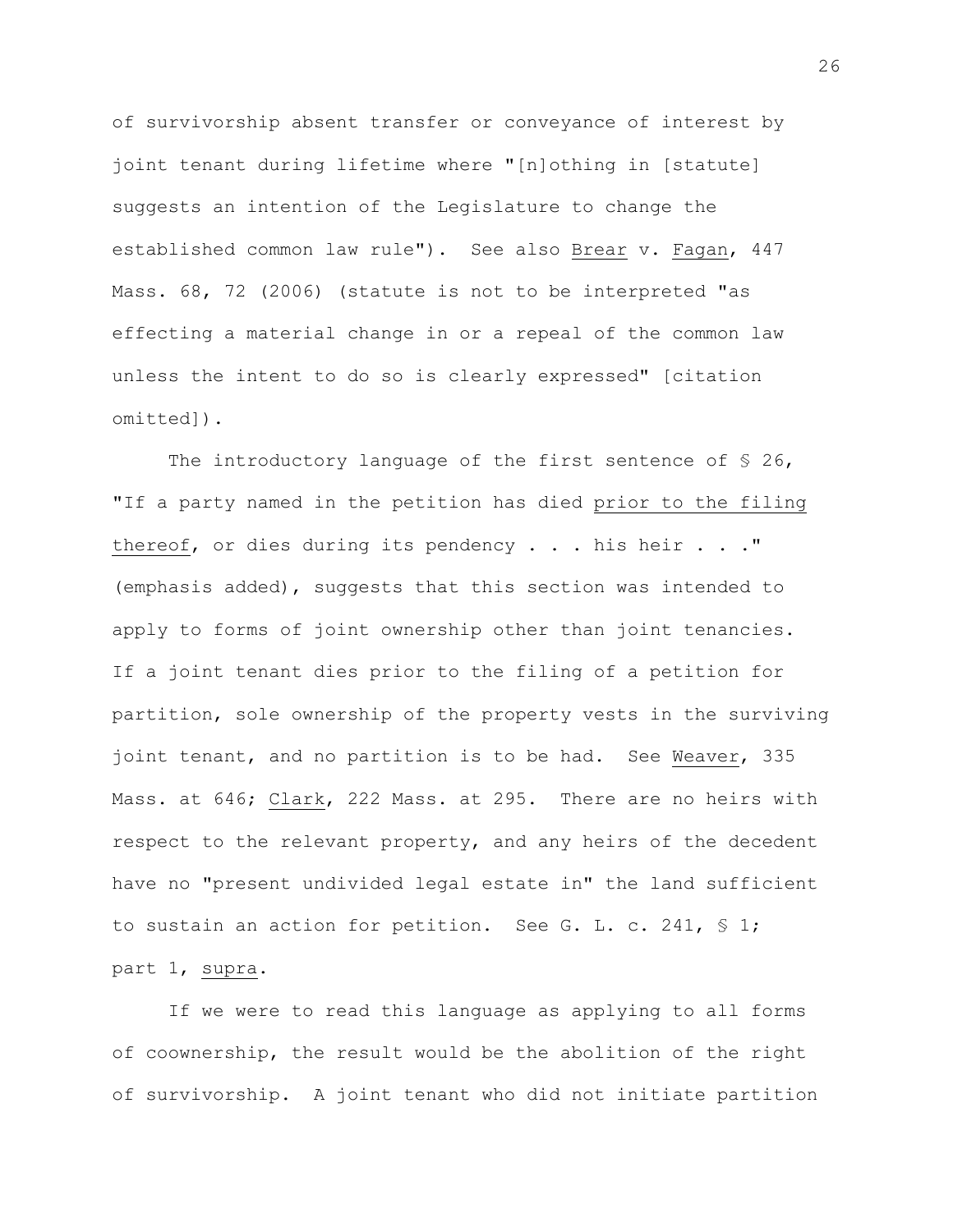proceedings during their lifetime always would die "prior to the filing" of a petition by their heirs. The heirs, in turn, always would be able to file such a petition to claim a share of the property held in joint tenancy, and to prevent the surviving joint tenant from assuming sole ownership. There is no evidence before us of any legislative intent to work such a fundamental change to the common law of joint tenancy, and we therefore decline to adopt such a reading of § 26. See Brear, 447 Mass. at 72; Weaver, 335 Mass. at 646. Instead, we understand that "a party named in the petition" does not include one who owns property as a joint tenant with a right of survivorship.

As the phrase "a party named in the petition" is the subject of both verbs in the subordinate clause in the first sentence beginning with "If," we must read it consistently as to each. Thus, the language "If a party named in the petition . . . dies during its pendency" also does not apply to a deceased joint tenant. Battle's argument that this language creates a right in the heirs of a joint tenant to maintain an action for partition after his death therefore fails.

Our reading of § 26 as applying to forms of coownership other than joint tenancy<sup>14</sup> is supported by the reference in the

<sup>&</sup>lt;sup>14</sup> And of course, other than tenancy by the entirety, which is explicitly excluded from the scope of G. L. c. 241 and actions for partition by § 1.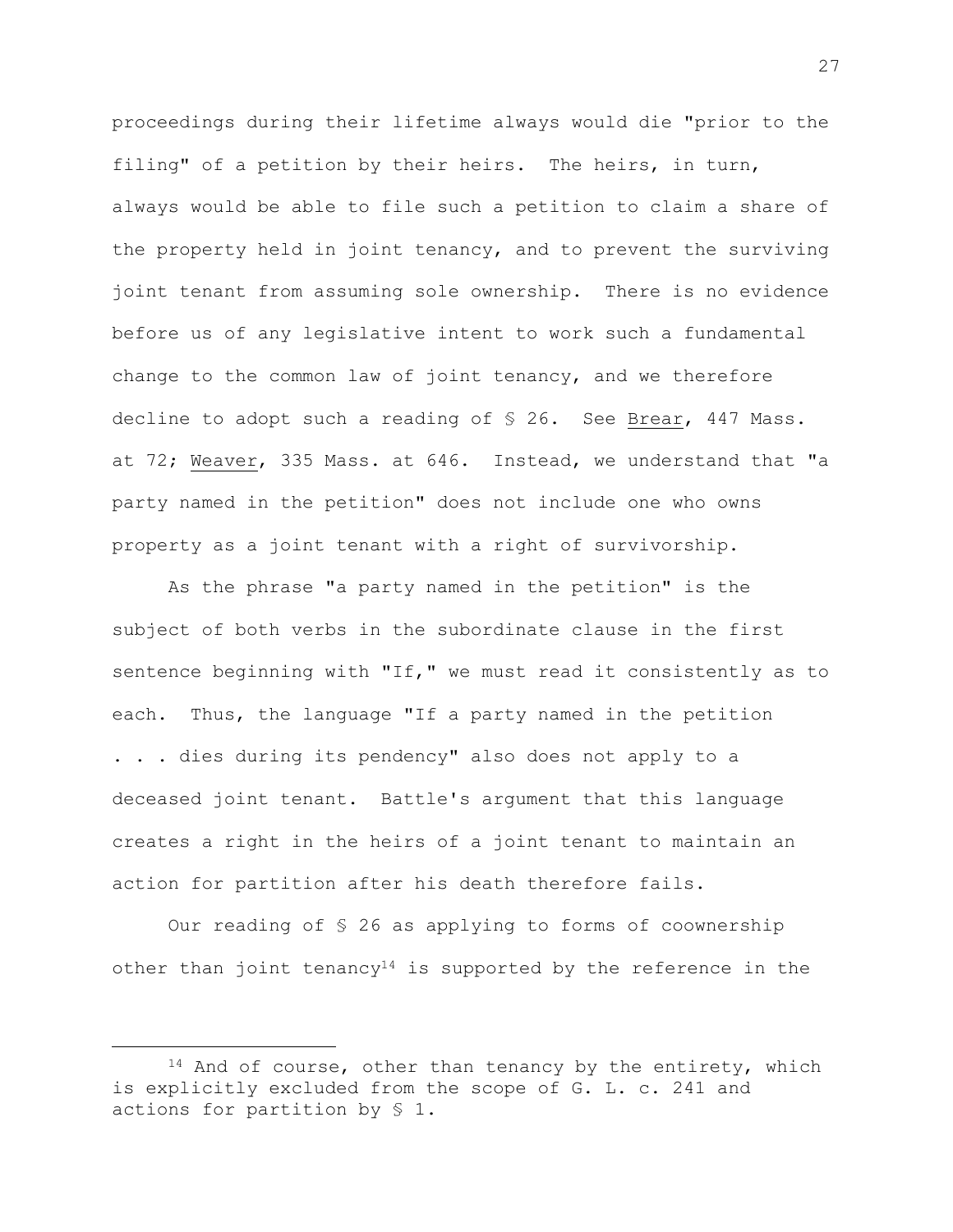second sentence to the "share or portion formerly belonging to" a decedent. This language signals that the section is not meant to apply to joint tenants, as joint tenants own not "shares" in the subject property, but a single estate which they hold jointly. See Tiffany, supra at § 418; 2 W. Blackstone, Commentaries \*180. Thus, rather than creating in the heirs of a joint tenant the right to bring an action for partition, a right that they do not have at common law, § 26 merely sets out the procedure that heirs must follow to secure partition of the otherwise heritable shares of a decedent who was not a joint tenant.

d. Equity jurisdiction. Battle argues that G. L. c. 241 as a whole and § 25 specifically imbue the Land Court with broad jurisdiction over the petition notwithstanding Dunn's death. First, Battle contends that the common law right of survivorship cannot have operated to deprive the Land Court of jurisdiction because G. L. c. 241 is a comprehensive scheme that displaced the common law as to joint tenancies and the right of survivorship. The argument depends on a misreading of our holding in O'Connor v. Boyden, 268 Mass. 111, 114-115 (1929). In stating that "[t]he sweep and nature of [G. L.] c. 241" called for application of the "principle that, when a statute has been enacted apparently designed to embrace the whole subject to which it relates, all previous provisions of the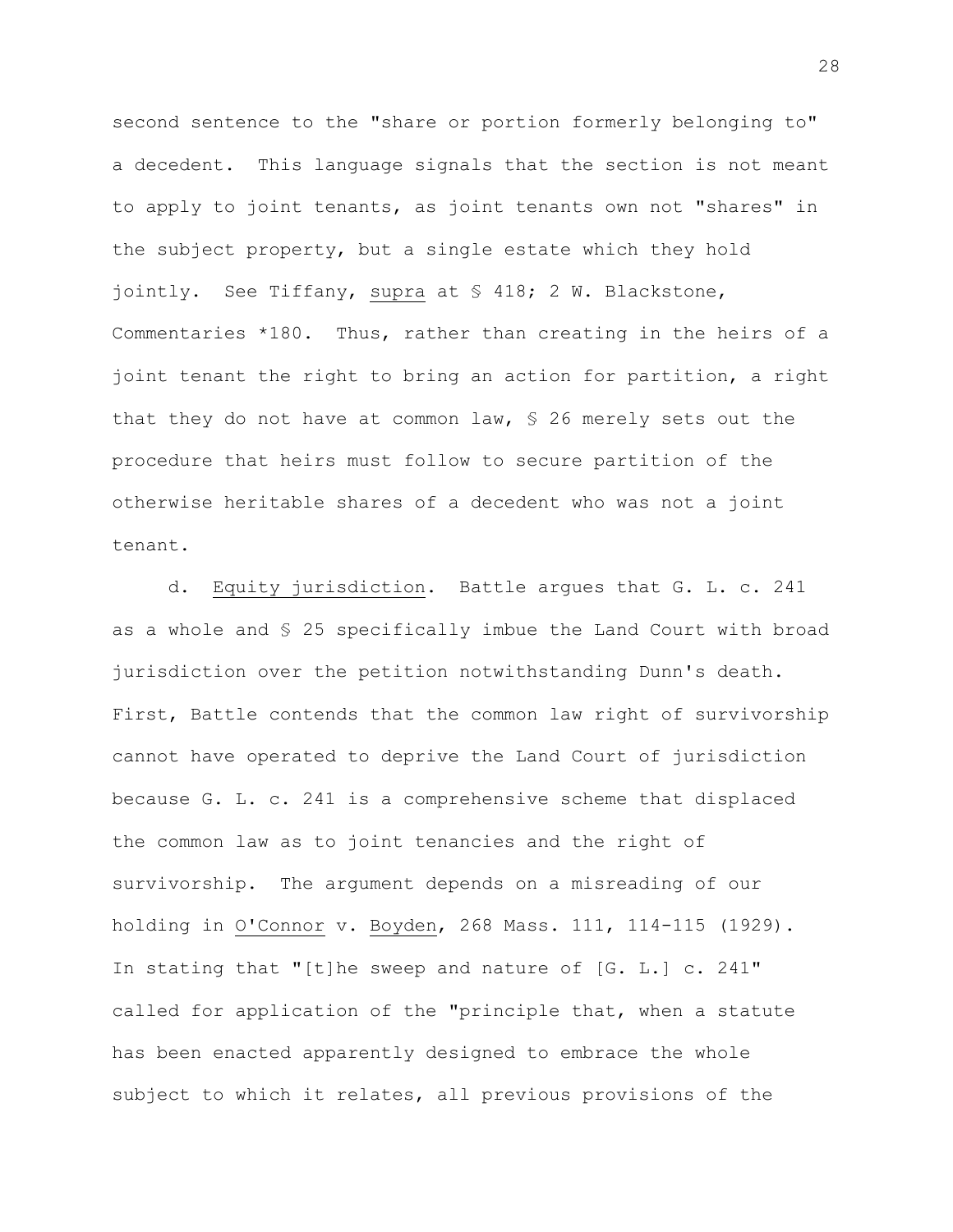common or statutory law are no longer operative with respect to that subject," we plainly were referring to the fact that "[G. L.] c. 241 deals comprehensively with the whole field of petitions for partition of land." Id. Thus, O'Connor stands for the proposition that G. L. c. 241 displaced the common law regarding the process and rules of partition, not that it abrogated the entire common law of joint ownership of real property including joint tenancies and the right of survivorship. See Clough v. Cromwell, 254 Mass. 132, 134 (1925) ("R. L. c. 184, § 1 [precursor to G. L. c. 241], abolished the writ of partition at common law" and established jurisdiction of Superior Court and Probate Court over petitions for partition). See also Corcoran v. S. S. Kresge Co., 313 Mass. 299, 303 (1943) ("statutes . . . made in derogation of the common law are to be construed strictly"). As discussed supra, joint tenancies and the right of survivorship have always been creatures of common law,<sup>15</sup> and they have existed alongside the statutory scheme for partition articulated by the provisions of G. L. c. 241, including after our decision in O'Connor. See Weaver, 335 Mass. at 646.

<sup>15</sup> Joint tenancy and the right of survivorship briefly were abolished by statute, St. 1783, c. 52, which subsequently was repealed, St. 1785, c. 62, restoring the prior common law regime, see Hoag, 213 Mass. at 51.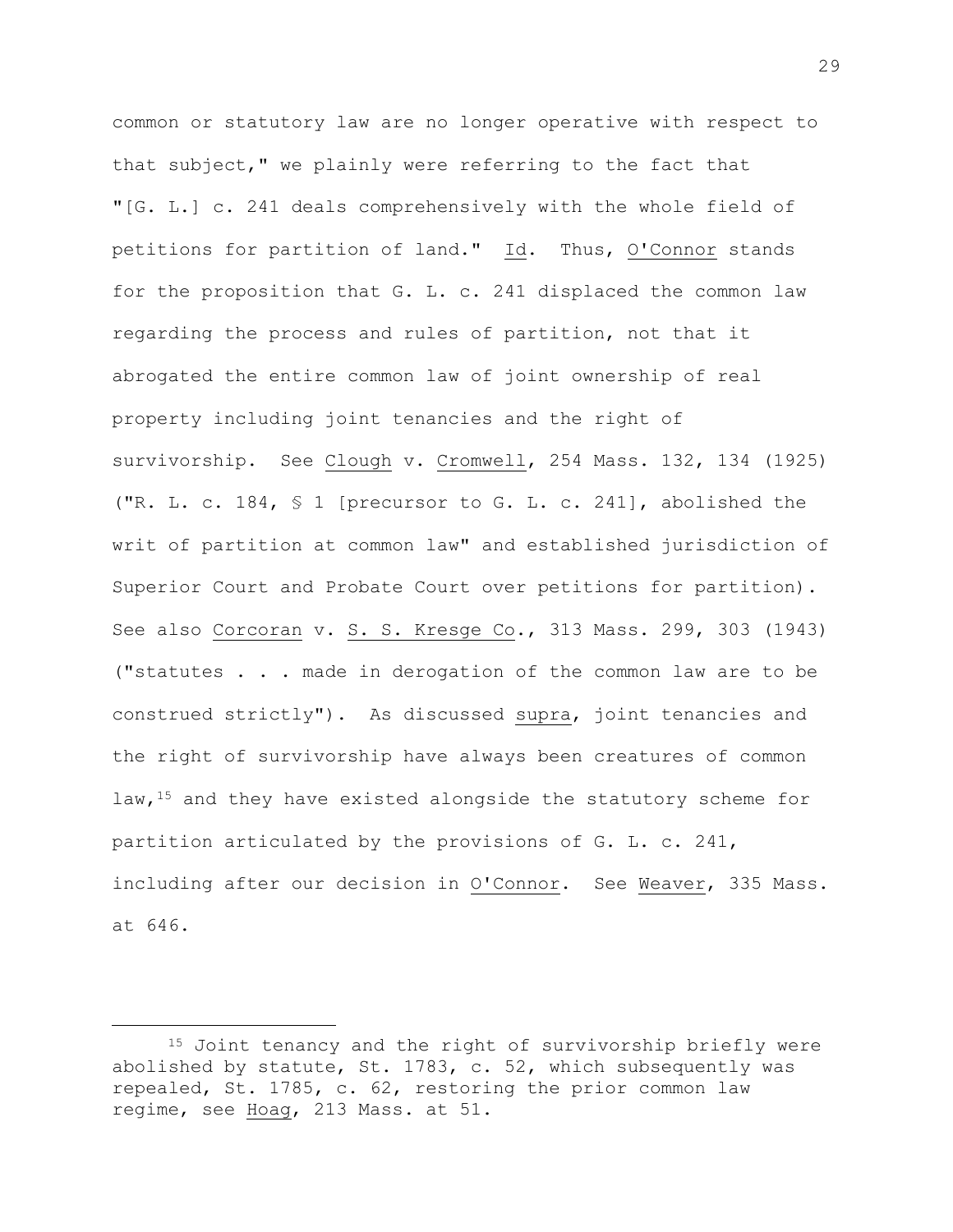Second, Battle argues, again based on her misreading of O'Connor, that § 25 confers on the Land Court jurisdiction to hear the petition "despite any common law or prior statutory authority to the contrary." This is not so. Section 25 states, in relevant part:

"The court in which a petition has been brought under this chapter shall have jurisdiction in equity over all matters relating to the partition, and, in case of sale, over the distribution of the proceeds thereof."

As an initial matter, § 25, by its terms, does not address the trial courts' jurisdiction over a petition for partition. That is the function of § 2 ("Probate courts and the land court shall have concurrent jurisdiction of all petitions for partition"). Instead, § 25 establishes that a court having jurisdiction over a petition for partition also has supplemental jurisdiction "in equity over all matters relating to the partition." See Asker v. Asker, 8 Mass. App. Ct. 634, 640 (1979) (jurisdiction under § 25 is limited to "matters 'in reference to the common land'" and did not extend to issues relating to personal property that defendant had removed from premises and converted).

The court's decision in O'Connor, 268 Mass. at 114-115, properly understood, illustrates this point. In that case, the plaintiffs commenced an action in the Superior Court alleging a breach of fiduciary duty by the defendants in a parallel action for partition in the probate court and sought a constructive